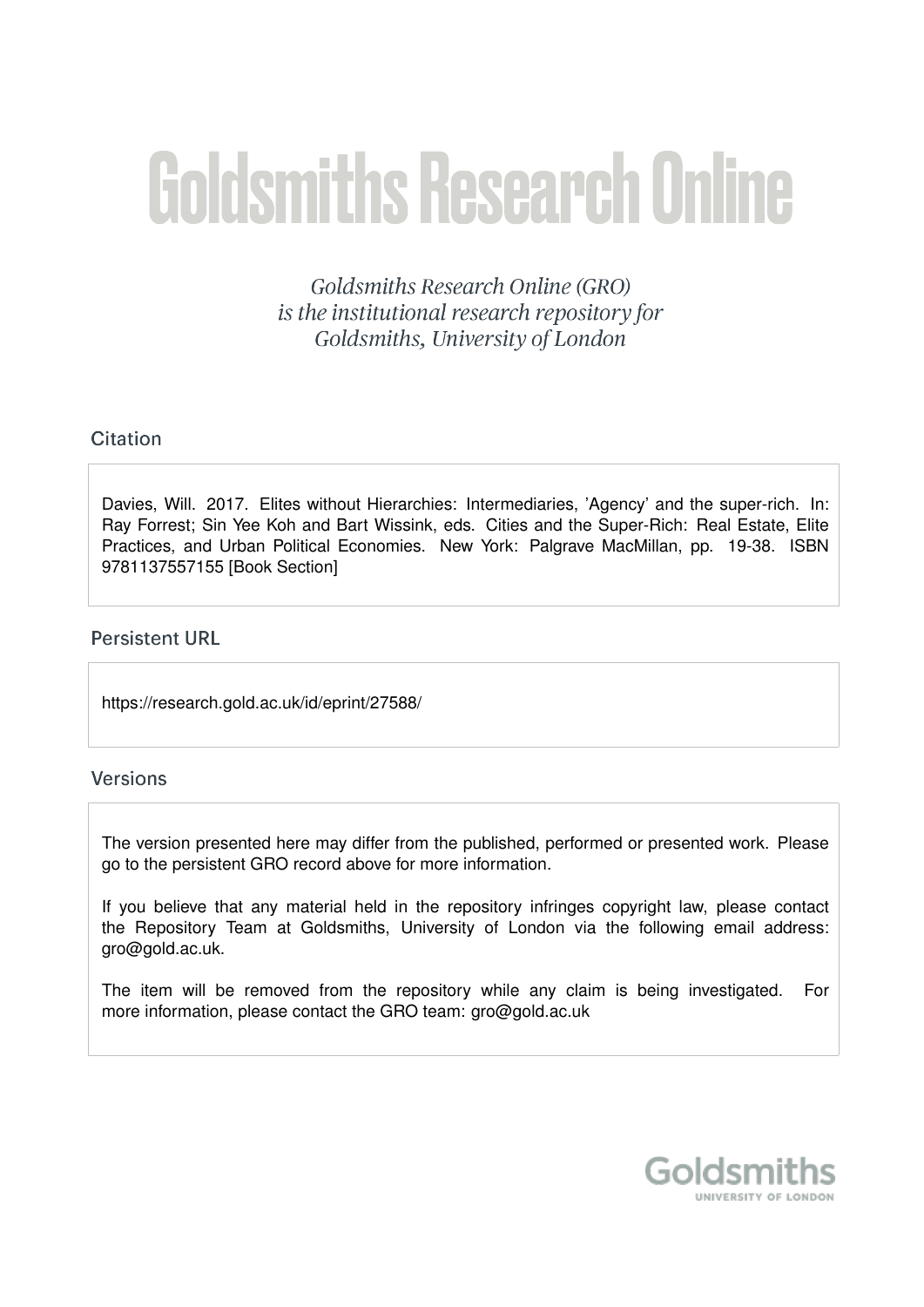# **Elites Without Hierarchies: Intermediaries, 'Agency' and the Super-rich**

William Davies

This is a pre-print of a chapter to appear in a forthcoming volume *Cities and the Super-Rich: Real Estate, Elite Practices, and Urban Political Economies*, edited by Ray Forrest, Bart Wissink, Sin Yee Koh (Palgrave MacMillan, 2016)

#### **Abstract**

The super-rich today represent a challenge to sociological enquiry, seeing as their principle characteristic would appear to be strategies for divorcing themselves from the constraints of public institutions, discourses, identities and legal constraints. It is not clear that conventional theories of class or elites adequately capture the way in which wealth is insulated from political or public interference. Inspired by Simmel's account of money as a type of teleological vacuum - a sheer absence of any fixed purpose - this chapter considers an alternative way of conceiving of the super-rich, in terms of networks of 'agents' or intermediaries. It is argued that 'agents' represent an important constituent in the contemporary political economy of the super-rich, because they act on behalf of the very wealthy, so as to prevent wealth from becoming imbroiled in political or cultural controversies.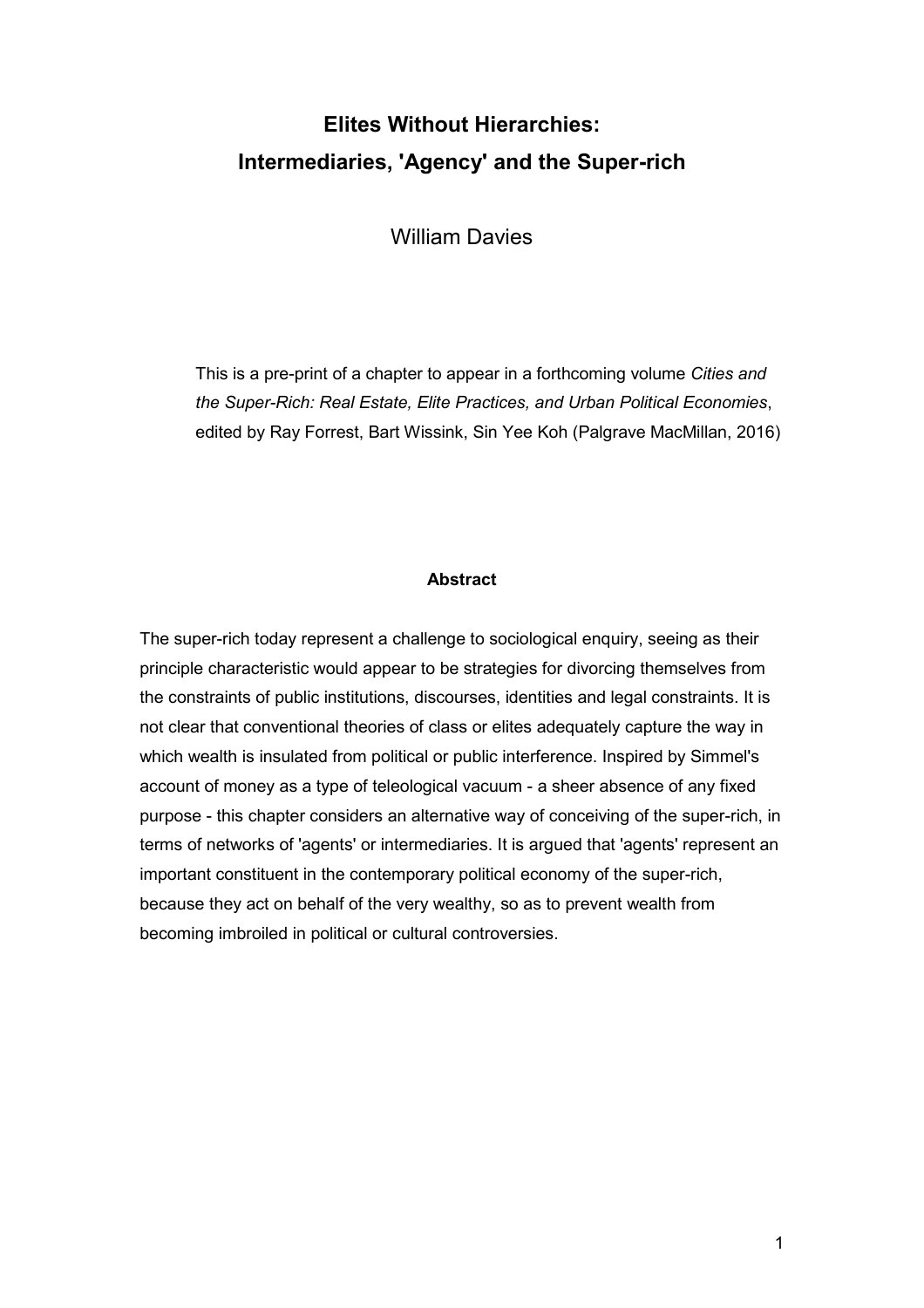Who are the super-rich, and what do they want? Are they a new class, and if so, what type of class are they? One of the few things we know about them, by definition, is that they have very large amounts of money at their disposal, which, especially in the English-speaking world, has become more concentrated than at any time since the 1920s (Dorling, 2014; Piketty, 2014). Statistical knowledge of this trend has increased markedly since the global financial crisis which began in 2007, thanks especially to work of Piketty. But this highlights some troublesome gaps in our sociological understanding, which opens up a host of new empirical and theoretical questions. If Piketty's work leaves a great deal unexplained, one might argue that this is an opportunity for sociology, rather than a limitation of that particular work (Savage, 2014a).

What do they want to *do* with all that money, other than protect it, grow it and pass it on to their children? Do they want political power, and if so, of what kind and to what end? Or do they employ it culturally, to achieve their own modes of Bourdieusian distinction from the other 99.9%? Classical theories of elites stress the overlapping nature of different types of power and capital, that is, the capacity to convert money into political power, or political power into money, or cultural capital into income (Mills, 1999; Savage & Williams, 2008). If the super-rich are an 'elite' in that Millsian sense, then we should be asking what institutions they are seeking to infiltrate, be they political, cultural or military. According to such a notion of elites, they will gravitate ultimately towards the state in some way, in search of power. Or if they are a 'class' in a classically Marxian sense, then we should be asking which other class they sit in relation *to*, who they are exploiting, and with what tools. This requires them to develop some reflexive, collective self-consciousness, to act in defense of their shared interests.

Mike Savage has recently urged sociologists to avoid resorting to some of their favourite tropes when exploring and explaining the super-rich (Savage, 2014b). He notes that one of the few things we *do* know about the super-rich is that they like to reside and keep their wealth in a small number of urban alpha territories, dotted around the world. But beyond that, there are unanswered questions that should provide pause for thought, both methodologically and theoretically.

Firstly, Savage suggests that we need to try and take money seriously *as money*, that is, we shouldn't automatically view it as something to be converted into power. We need, he suggests, to avoid the Weberian temptation to treat elites as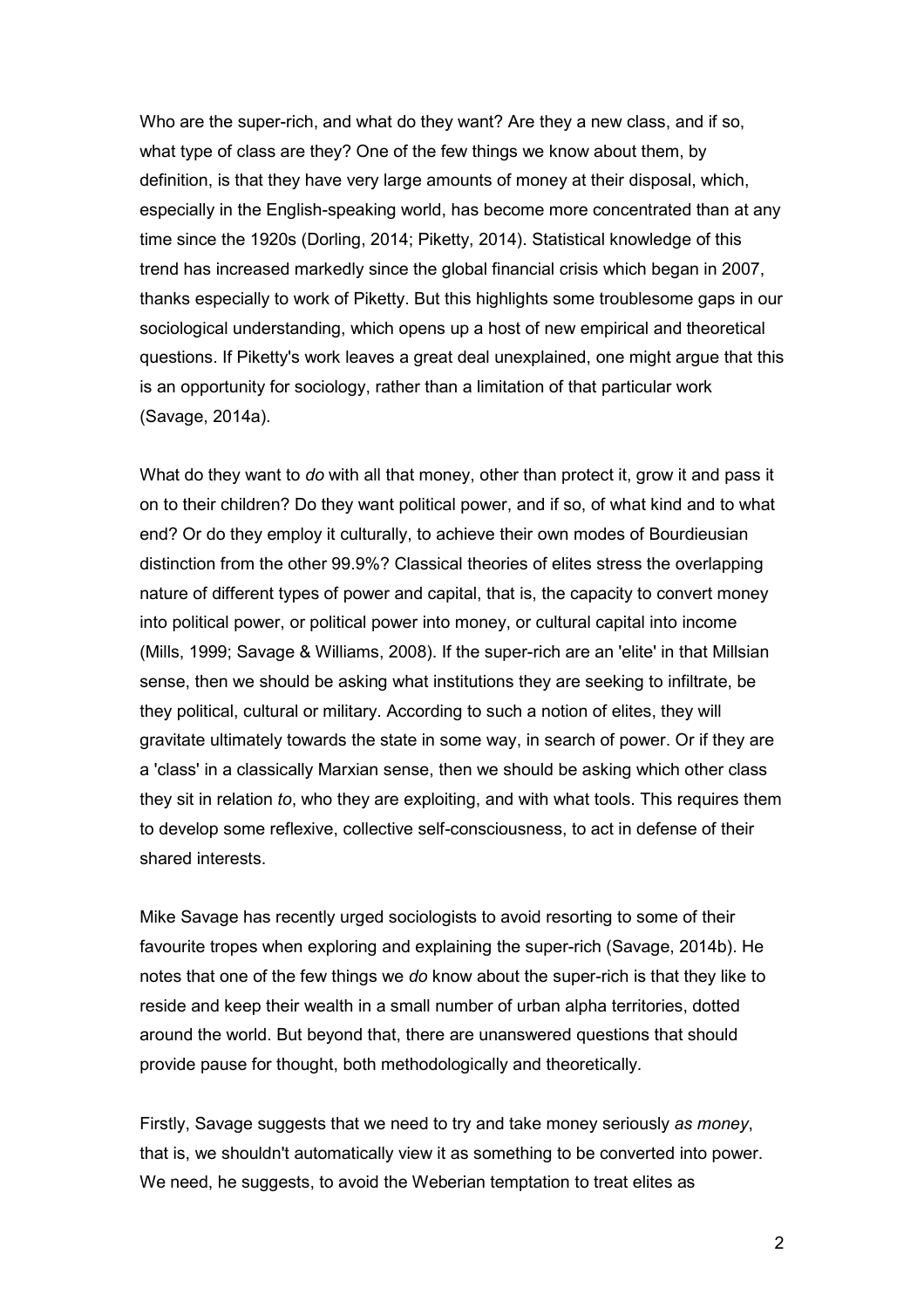fundamentally political, which Mills is symptomatic of. To do this, we need to draw on the sociology of money, to get a handle on what wealth and income of this magnitude might mean and do. Secondly, we should accept the need for descriptive methods (such as Piketty's, or digital data-mining), rather than immediately dig in search of an underlying causal substrate. This means avoiding the Marxian temptation to theorise capital before we have adequately described it, something Piketty manifestly succeeds in doing, to the chagrin of some Marxist critics (Kunkel, 2014).

Savage also identifies a couple of fresh theoretical challenges for sociology. One of these is to adequately *name* this class, if indeed it is a class (given that '1%' is somewhat misleading). If it is not a class, then we need to classify it in some other way, on the basis of description. Another challenge is to theorise what form of openness this 'class' has: it seems neither closed like an aristocracy, nor 'open' like a meritocracy.

To these challenges, we might also add another one, which is familiar to the study of elites. This is the need to avoid wholesale methodological individualism, while recognising the deeply personal and individualised nature of the relationships and strategies that appear to structure the lives of the super-rich. Another of Piketty's challenges to sociology, Savage suggests, is to turn the focus of political economy upon the family, and away from the labour market. But this is tricky, methodologically and epistemologically. Knowledge of elites is at best partial, and therefore requires certain measured acts of extrapolation (Bowman et al, 2013), however the case of the super-rich adds further difficulties, in being actively secretive in certain respects. There is a risk of conspiracy theory, although there is an equal and opposite risk of ignoring the possibility of conspiracies.

This paper responds to these challenges, and seeks to reorient elite studies in view of the particular problems posed by the super-rich in the early 21st century. It does so by foregrounding the question of *intermediaries*, that is, commercial agents who work on behalf of clients, so as to represent their public, political, cultural and geographic interests. As I have previously explored, intermediaries - such as consultants, fund managers, credit-raters and auditors - have been at the heart of the crisis of financial capitalism, a crisis that is as much normative (specifically, the normalisation of 'fraudulent' activity) as economic (deflation) (Davies, 2014a). The power and wealth of such intermediaries has grown substantially over recent decades. They carry vast responsibility for the very possibility of economic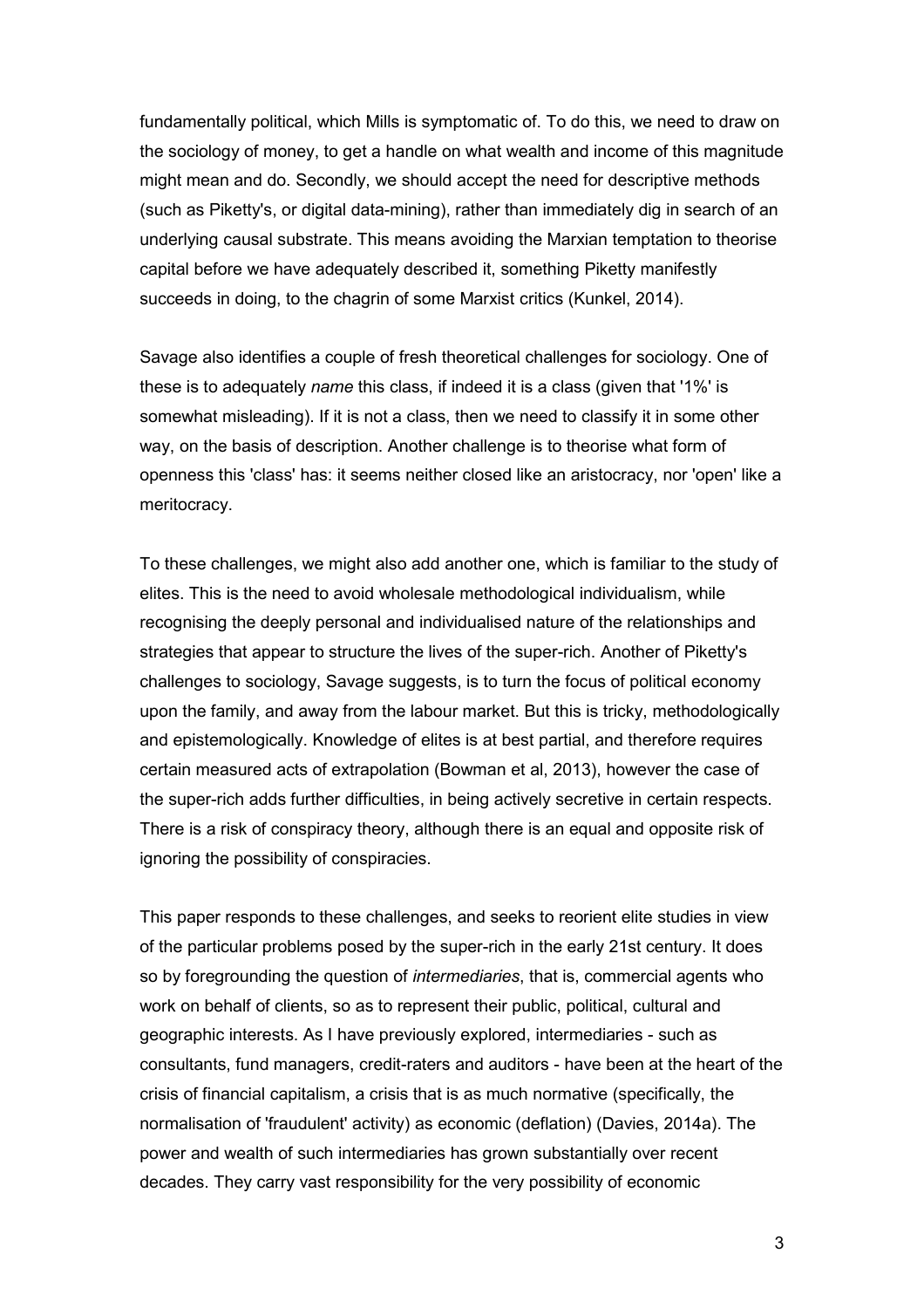knowledge and regulation, inasmuch as they perform critical work of evaluation and translation within highly complex spheres of financial and contractual activity. And yet, despite this, they have also come to be viewed in reductively economic terms, as private sector actors like any others, hence with less and less sense of 'vocation' towards the general socio-economic good. This is a dangerous situation.

This chapter is in three parts. Firstly, responding partly to Savage's incitement to take money seriously, I put forward the hypothesis, drawing on Simmel, that the superrich dwell in a *teleological vacuum*. That is, we might want to consider that their lack of political project is one of their central characteristics. They desire the 'negative liberty' that money offers, but to a degree that goes well beyond the guarantees of political liberalism or neoliberalism. Hence their retreat into private space. Secondly, I suggest that one way we *can* understand this politically is via the concept of 'agency', as it derives from game theory and neo-classical economics. Agency is the phenomenon of one person being contracted to represent the interests of another, arising as a 'problem' with the birth of professional management in the late 19th century. By focusing on 'agency' as a pivotal institution or problem, we can begin to respond to some of the challenges that Savage outlines, without simply collapsing everything back into Weberian or Marxian explanations. A key reason for this is that 'agency' relations are political, without being exploitative or hierarchical. Thirdly, I explore how we might view the super-rich today on this basis, and what the key forms of agency might be. I argue that traditional sociological classifications and presuppositions - such as those of 'elites' or 'class' - are not adequate for understanding the highly privatised, individualised types of power which agents facilitate. The chapter concludes by exploring the nature of the challenge this poses to social science today.

#### **Taking the teleological vacuum seriously**

What do the super-rich want? This is clearly an empirical question, which shouldn't be determined too soon. But what if, as a hypothesis, it turns out they simply want to be and remain *super-rich*? What if their identity is simply provided by their very wealth, rather than their capacity to convert that into power or cultural capital, or their capacity to accumulate it through productive exploitation? It is worth exploring the implications of this in terms of the nihilistic, a-teleological nature of devotion to money itself.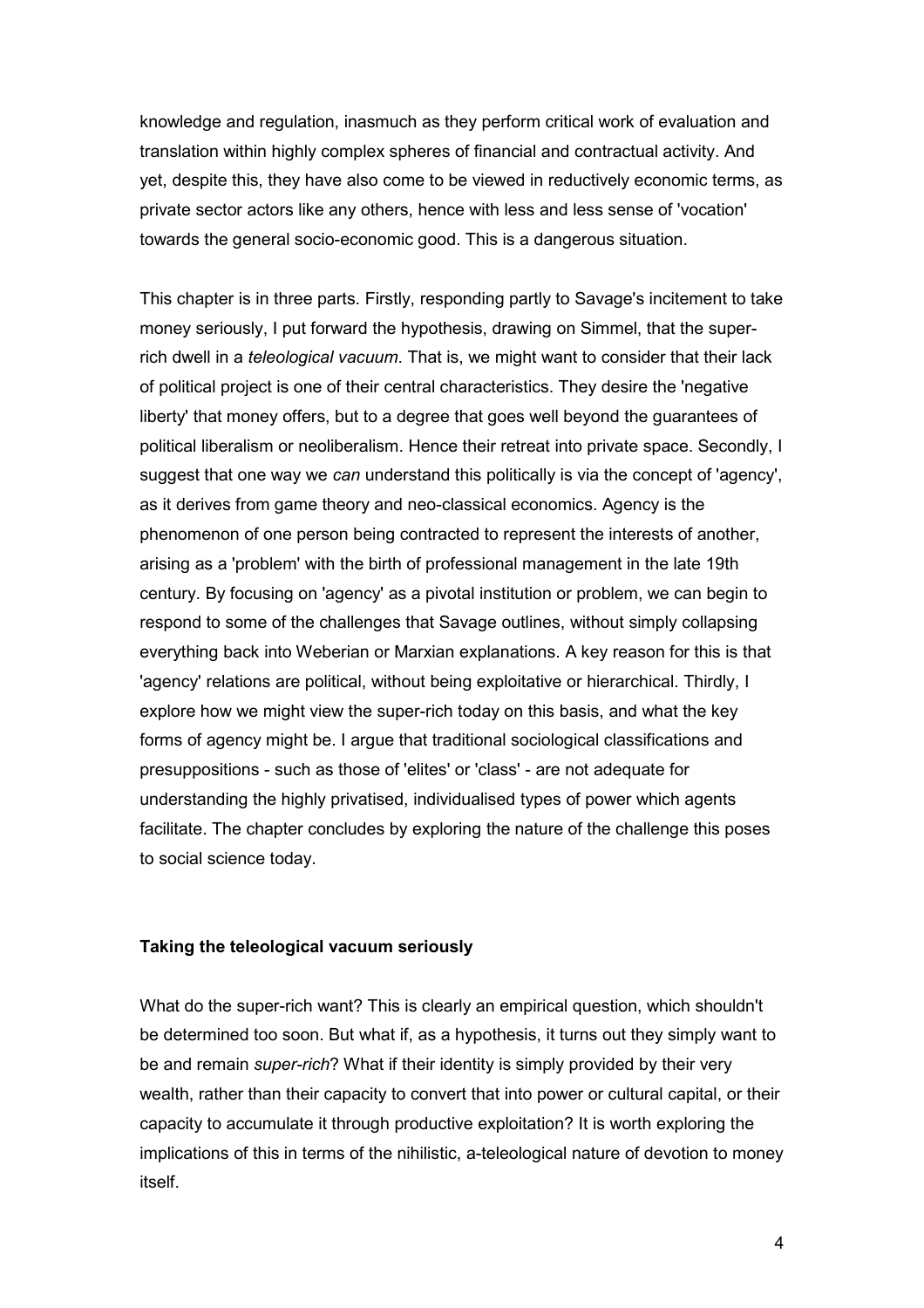In *The Philosophy of Money*, Simmel marvels at the bizarre nature of paper money, both as means of exchange and as wealth. Money, as various anthropologists have commented, has a dual character, as both everything and nothing. It "means more to us than any other object of possession because it obeys us without reservation – and it means less to us because it lacks any content that might be appropriated beyond the mere form of possession" (Simmel, 2004: 325). By possessing no telos of its own, it is the abstract idea of all possible teleologies. It is perfectly designed to be so useless in itself, as to serve all other uses. Simmel argues:

*Money in its perfected forms is an absolute means because, on the one hand, it is completely teleologically determined and is not influenced by any determination from a different series, while on the other hand it is restricted to being a pure means and tool in relation to a give end, has no purpose of its own and functions impartially as an intermediary in the series of purposes.* (Simmel, 2004: 211)

To value money in itself is to value as-yet unspecified, and therefore infinite, possibilities. The truth of money is not revealed in how it is earned or spent empirically, but in the having of it as such. Those who desire money itself (what he terms "the purest form of avarice") and live off money are in touch with its metaphysical quality, "namely, to extend beyond every particular use and, since it is the ultimate means, to realise the possibility of all values as the value of all possibilities" (Simmel, 2004: 221). Financial culture, Simmel suggests, is "characterless" (2004: 216).

We know from Piketty's work that, as the ratio of public capital to private capital shifts further towards the latter, the role of unearned income in the economy grows. This raises the importance of inheritance as a source of wealth, and intergenerational inequalities grow more pronounced. Piketty has been accused of offering no actual *theory* of capital, nor any explanation of where it 'really' comes from; all he does is describe its distribution over time. But in doing so, he potentially brings Simmel's argument into sharper focus. Capital, defined by Piketty as *anything* (productive or otherwise) that pays a return, is a form of pure possibility, lacking any necessary relationship to technology, culture or politics. The vacuum at the heart of Piketty's work may be a representative one. This is partly what the concept of 'financialisation' also points towards, that financial capital has taken on a logic all of its own, which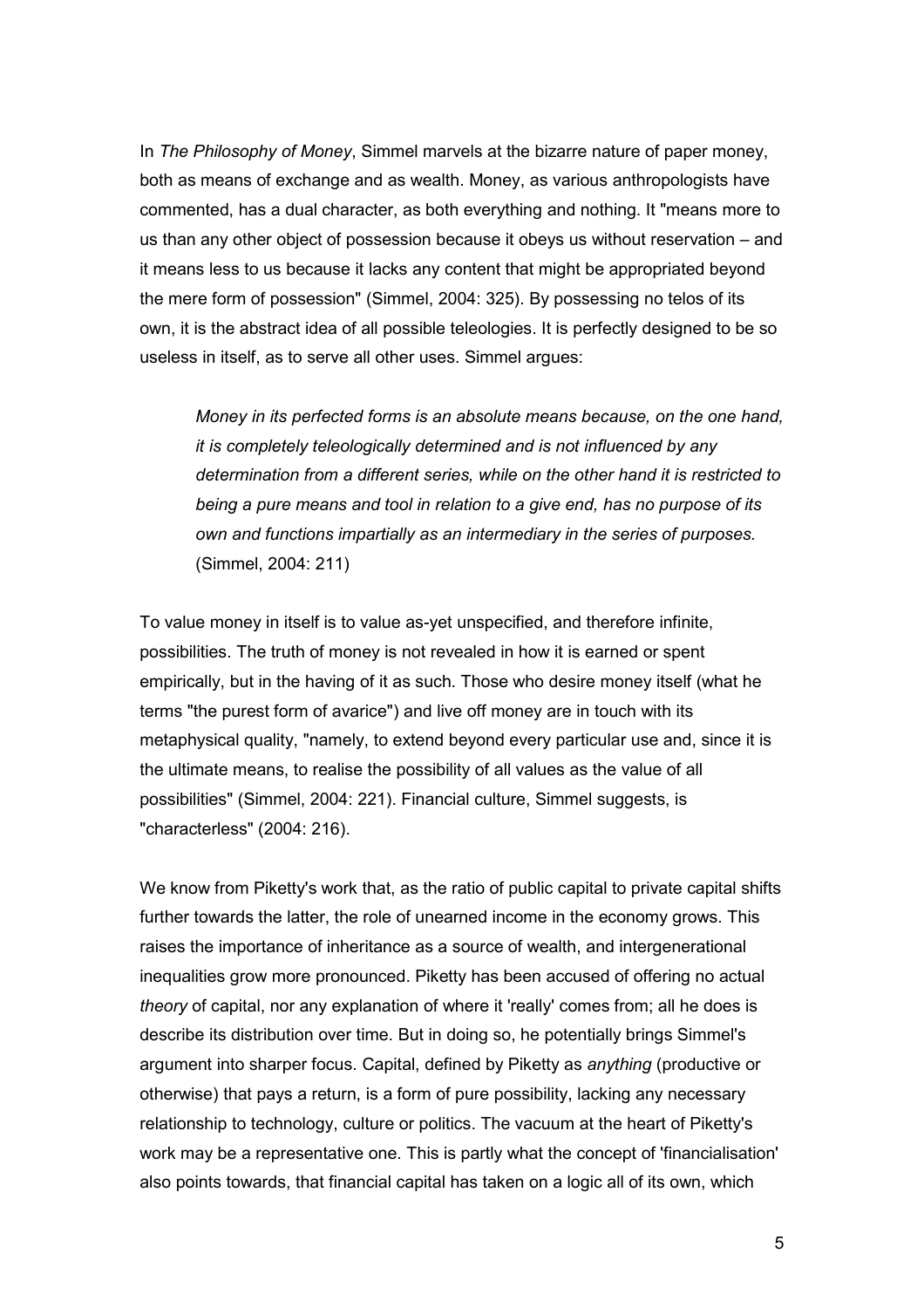has (or, at the very least, seems to have) lost all connection with production (Lapavtisas, 2013). The only resource on which financialisation is necessarily dependent on is the future.

Likewise, Dorling argues that one of the most culturally and politically important implications of the rise of the '1%' in Britain is that traditional professional classes (doctors, teachers, civil servants, journalists) are no longer the beneficiaries of capitalist expansion, but are now becoming submerged within the rest of the '99%'. If, as per the Bourdieusian framework, professions are one important way in which capital is reproduced culturally and discursively, the fact that professional, upper middle class people are now experiencing economic stagnation or decline represents a further way in which financial capital has pulled away from everything but itself. Viewed more normatively, professions serve a valuable function in anchoring capital and knowledge in the public sphere (Perkin, 2003), hence the rise of the super-rich may represent a severing of capitalism's relationship to liberal, Habermasian ideals of inclusive public debate. Other than its relationship to urban residential property and the domestic sphere, money may be striving towards the Simmelian ideal, of being nothing but pure possibility.

This casts a different light on the politics of the super-rich, if indeed it can be described as 'politics' at all. What is their political telos? Perhaps it is to be completely left alone, to remain completely outside of the realm of politics and public sphere, conventionally understood. Safety for themselves, their families and their assets appears to be one of their over-arching concerns, hence the need for family offices and private fund managers to work constantly on their behalf (Glucksberg, 2014). To break free of the bounds of culture, politics or technological limits becomes a teleology in itself, the same anti-teleology that Simmel identified as the metaphysical nature of money.

As Simmel implies, and Friedrich Hayek later articulated, money offers an almostperfect form of 'negative liberty', greater than anything that can be promised in the form of 'rights' (Hayek, 1944: 93). The paradox of neoliberalism, however, is that it has always had to promote this negative liberty through active political and legal means. Strict monetary policy has to become adopted by the state; markets must be defended and extended using sovereign powers; 'marketization' of public services is a policy strategy. The neoliberal can live neither with nor without the state (Peck, 2010; Blythe, 2012). In Harvey's Marxist formulation, there is a constant contradiction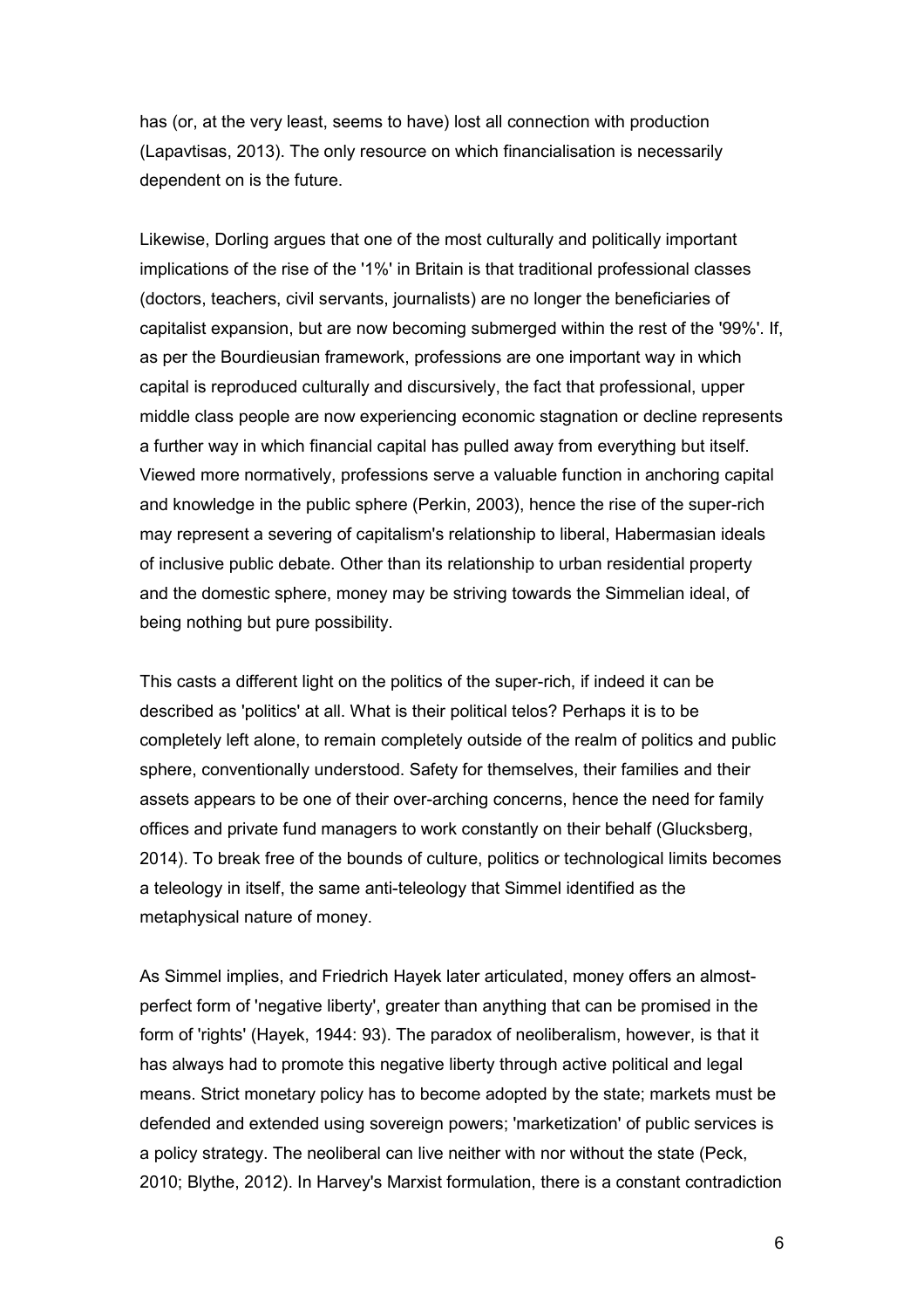between the ideal and the reality of the neoliberal state, that purports to shrink, but in reality is required to propagate class interests, often using violence (Harvey, 2005: 77-80). Reconfiguring society in competitive, individualistic terms also requires a positive vision of how freedom should be used, in addition to a negative vision of which restraints and soldarities need abandoning (cf. Dardot & Laval, 2014). One possible way of understanding the gambit of the super-rich is to overcome this paradox, to live wholly within the negative liberty of money, without even depending on the active, modernising state that has always been an indispensable tool of neoliberalism. If the emergence of neoliberalism was characterised by a new fusion of corporate and state interests, a key trait of the super-rich is to reduce their intimacy with the state or other public/political actors.

This is not to deny that hedge fund managers and oligarchs donate to political parties, purchase art, or set up businesses. The Millsian vision of "overlapping cliques" is not entirely moribund (Mills, 2004: 18). The question is, what could the super-rich demand or ask of the state, other than *even more* negative liberty: less tax, less regulation, less attention from the tax collectors, fewer barriers to the movement of high-net-worth individuals and their assets. Neoliberalism itself has never been a laissez-faire ideology (Mirowski, 2009, 2013), but it is possible that the super-rich have now outgrown neoliberalism as a set of embedded regulatory techniques, at least in any public sense.

Is this the end of the matter? Must we simply accept that the super-rich are a negative, a vacuum, some form of capitalist sublime, which wants nothing but to be detached from state, public and production, in accordance with the promise of money itself? There is a risk here of repeating some of the Hegelian exaggerations of globalisation theory, which suggested new entirely frictionless, 'virtual' forms of global space. One way of avoiding this is to recognise that, if it is to retain its negative character, money (and its owners) must be constantly *represented* via a range of intermediaries and agents, if it is to remain separate. Capital may no longer be necessarily related to the productive economy via hierarchical relations of exploitation, as in the Marxian framework; nor need it be embedded in political hierarchies of corporation and state, in a Weberian sense. But some relationship to the non-financial, public world is necessary, for insulation to remain intact. It is one thing to avoid collapsing the status of money into power, labour or culture (as Savage rightly warns us not to); it is quite another to suggest that capital lacks any relationship to these entities whatsoever. The job of keeping the super-rich insulated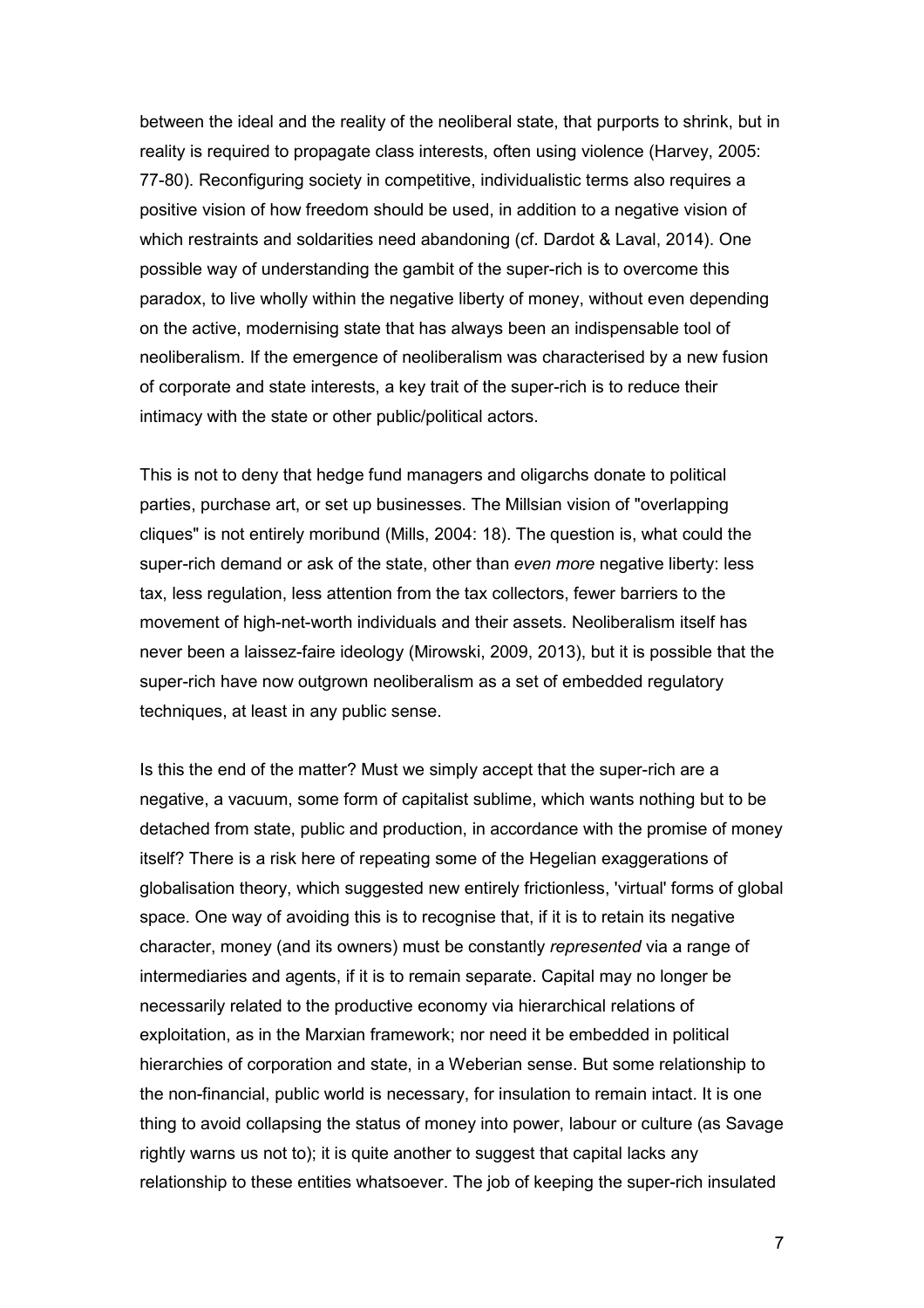is itself constituted by power, labour and culture, which money must be spent on. But how might we conceive of this relation, in ways that avoids the various pitfalls of sociological reductionism?

#### **Principle-agent problems**

One way to avoid sociological reductionism is to opt for description over explanation. Related to this is another strategy: to view the socio-economic world as structured by the categories of those who inhabit it, rather than the critical realist who observes it (Boltanski & Thevenot, 2006). An example of the latter would be Callon's claim that economics 'performs' economic life, which has provided the premise for an entire new tradition of cultural-economic sociology (Callon, 1998; MacKenzie, et al, 2007). But arguably this is not so different from how Marx extrapolated from the categories of classical political economy, or how Simmel worked with the subjectivist grain of marginalism. Giving credence to particular elements of economics has some pragmatic benefits for sociological reorientation and refreshment.

In this spirit, I want to propose a theoretical device which may help to shape a sociological approach to the super-rich - principle-agent problems. In particular, I suggest that we can think of the relationship of the super-rich to domains of power, culture and production as a series of principle-agent problems, in which they seek a form of representation which absolves them of the need to become involved in matters of public concern or controversy. Rather than a democratic representation, which seeks the power of voice, it is a form of delegation which secures the power of exit (Hirschman, 1970). Equally, it is through this phenomenon of delegation (and chains of delegation) that extreme concentrations in income and wealth can be partly understood.

The notion of a principle-agent problem derives originally from game theory, with the paranoid methodological individualism which goes with that. Such problems arise where one actor (the 'principle') delegates the pursuit of their interests to another actor (the 'agent'). Hence, in contracting a lawyer to represent me, I am the 'principle' and the lawyer is the 'agent'. The primary challenge posed (at least for the game theorist) is how to ensure that the agent does not abuse their position to pursue their own private interests, which requires careful management of the agent's incentives (sanctions and rewards). One thing which we gain by adopting this methodologically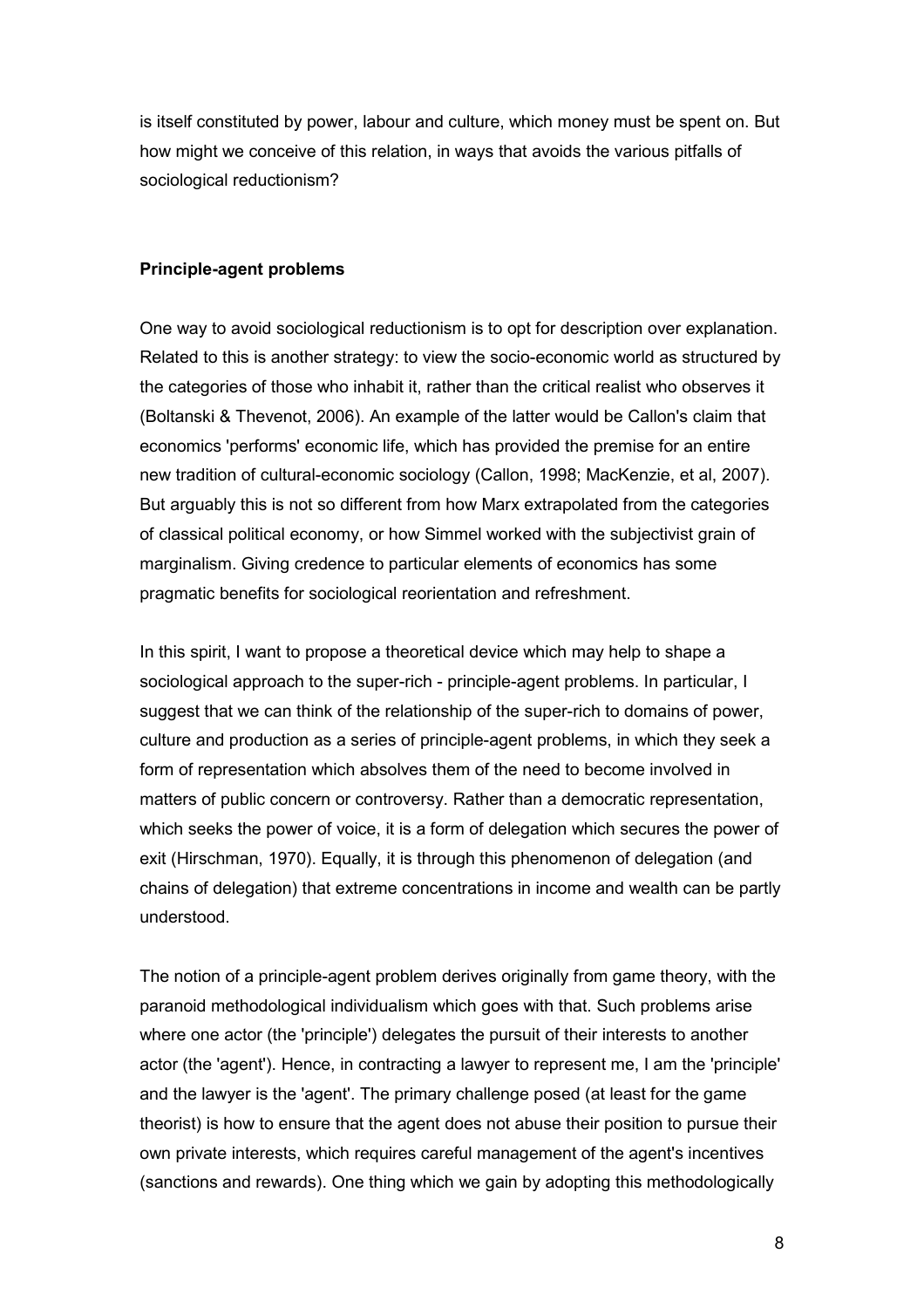individualistic framework is the ability to look beyond the relationship of capital to labour, towards capital's relationship to its various managerial, cultural and political delegates. The principle-agent relation is not one founded in exploitation or hierarchy, but a negotiation which is potentially a 'win-win', as long as such a settlement can be found. It is a problem of mutually beneficial contract under conditions of uncertainty, rather than a problem of hierarchy under conditions of opposing interests.

The area where principle-agent theory has been most influential over recent decades has been in corporate governance, where it has been intimately involved in the rise of 'shareholder value' as the organising purpose of business management (Lazonick & O'Sullivan, 2000). Viewed from a methodologically individualist perspective, corporate governance becomes a problem of how to ensure that senior managers act on behalf of shareholders, rather than in their own interests. The apparent solution is to reward managers in direct proportion to increases in stock price, in the hope that they then come to take decisions from the perspective of shareholders. In practice, executive remuneration has risen at a far greater pace than the stock market over the past 30 years, suggesting that the 'agency problem' of senior management is possibly exacerbated by viewing it via the lens of game theory, and that management has 'gamed' governance in their own interests.

Taking a longer-term historical view of this problem, it arises initially with the birth of professional management in the late 19th century, especially with the problem of corporate *executives* (Chandler, 1977) As the owners of corporations became separate from those controlling them, a disquieting question arises: who are these controllers, and what do they want? Whose interests do they serve? While most managers can be bracketed as Weberian bureaucrats, who rise up through the ranks by processing rules, very senior managers have always posed more of a sociological riddle. As Mills himself observed, they don't fit easily into sociological categories: they are neither entrepreneur, nor bureaucrat; neither private owner, nor public politician (Mills, 1999: 133). Ultimately, they are symptoms of the deep-lying ambiguity surrounding the corporate form generally, which is neither a piece of private property nor a political association, but flips from one to the other as it suits.

There are solutions to the problem of executive management, which do not require them to be viewed narrowly as 'agents' of financial capital. They can be trained to conceive of themselves as professionals, serving the public interest in some diffuse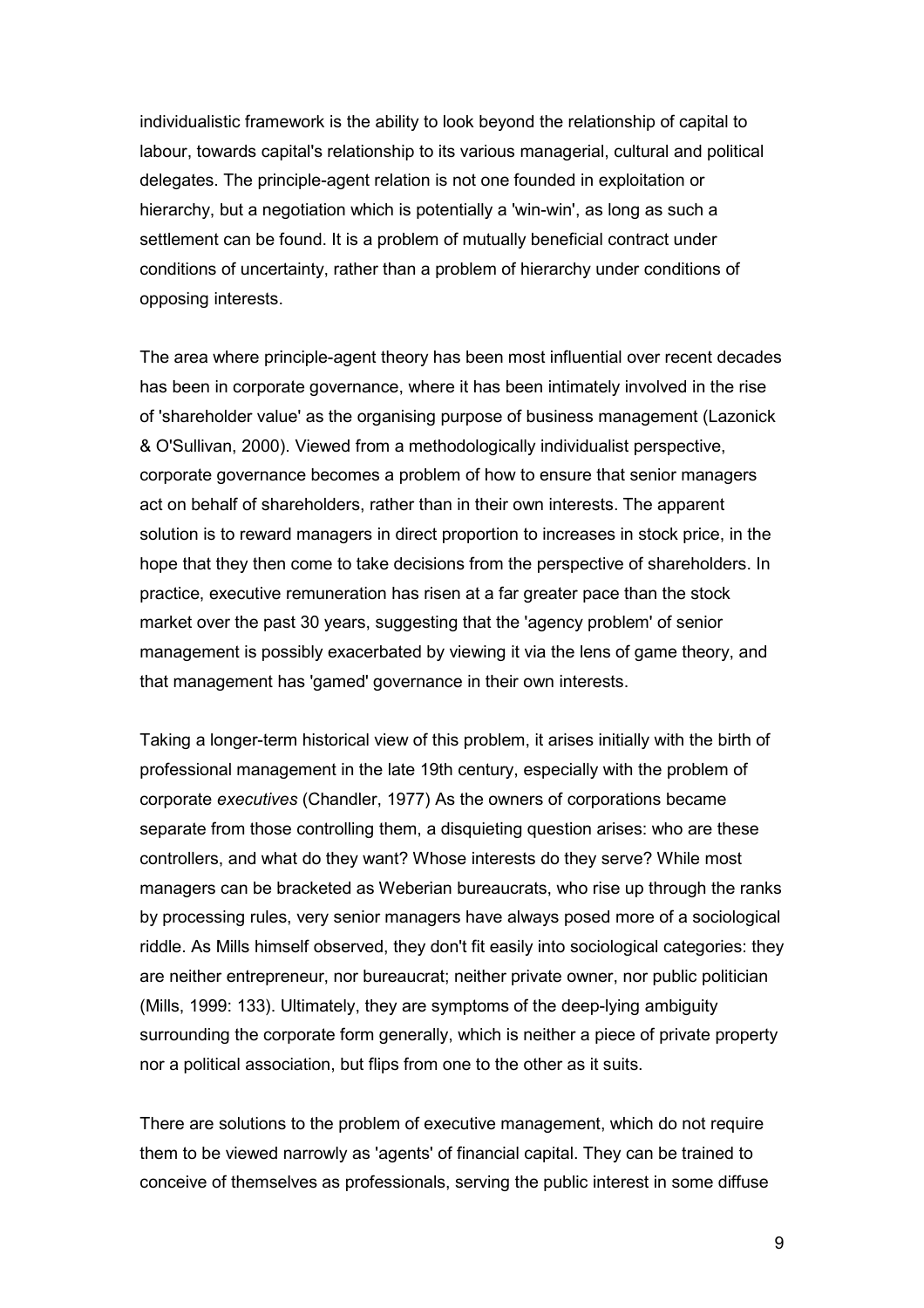sense. As Khurana has shown, the initial purpose of business schools was to grant corporate executives the same public legitimacy as was held by professions (Khurana, 2007). During the middle decades of the twentieth century (also the period of reduced inequality) this may have been achieved to some extent (Mizruchi, 2013). Yet corporate executives always face the problem that they lack any specific domain of knowledge to hold a monopoly over, which is the key characteristic of a profession (Abbott, 1988). Hence, professional public legitimacy may not even be available to them, and their connection to the 'public interest' is always open to renegotiation.

Governance therefore depends partly on additional forms of knowledge, which aim to produce trust. Techniques of audit and credit-rating were initially invented to deal with the appearance of limited liability corporations, as entities distinct from their shareholders (Power, 1997). However, the latter may introduce their own problems of 'agency', once the auditor or the rater is being paid by the company being evaluated. In the current climate, where accountants have been implicated in 'industrial scale' tax avoidance, auditors have been accused of covering up corporate fraud, creditraters have been complicit with 'rating shopping' (in which investment banks get their financial products rated by whichever agency will judge them the most approvingly), principle-agent problems are multiplying all over the place. The problem underlying all of this is one of seeking to construct a socio-political form of justification ('the public interest', 'trust') using only the monetary logic of the market.

The point, then, is that the separation of business ownership and control in the late 19th century produced problems for sociological analysis which are arguably similar and related to those currently posed by the super-rich. At precisely the same time as paper money was entering circulation, to produce the giddying subjectivist nihilism explored by Simmel, a new stratum emerged with a parallel teleological vacuum at its heart. Corporate executives float in a space that cannot be easily classified as 'political', 'economic' or 'cultural'. They may sometimes seek public recognition, but are never successfully defined as a 'profession'. They act on behalf of others, and yet they are also arch delegators themselves. Mills observes that power and responsibility *within* the firm sit just *below* the senior executive, while the latter is more focused externally upon networks and other elites (1999: 135). Today, shareholder value commits CEOs to focus on the financial markets, which are the target of constant narrative manipulation and PR (Froud et al, 2006). The corporation, Deleuze notes, "is a spirit, a gas", without any tangible, temporal or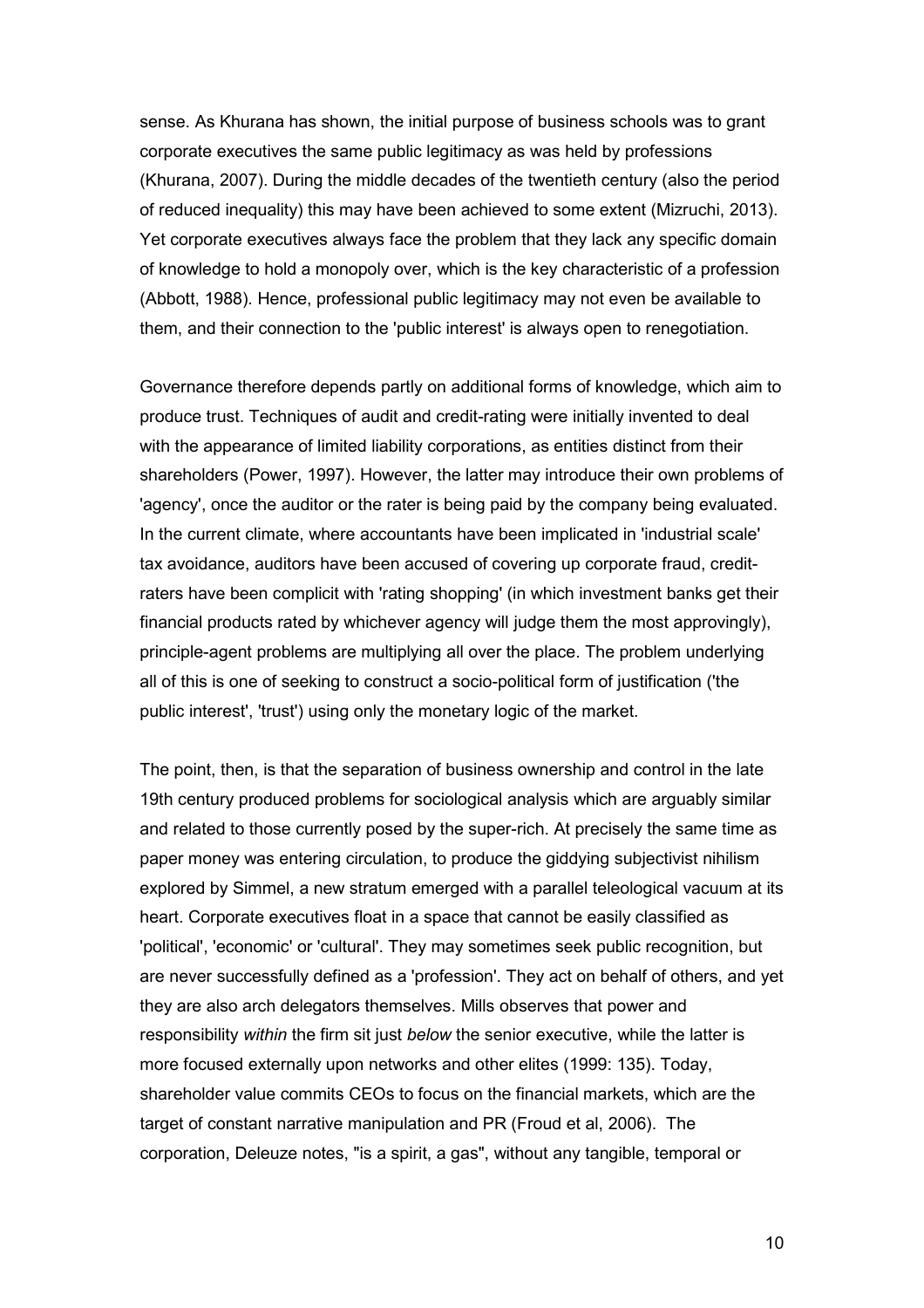spatial form (1992: 4). Similarly, those at the apex of corporations seem to defy formal categorisation.

Reconfigured in sociological terms, the principle-agent problem is a particular way of representing the interface of politics and economics. Considered in more substantive and historical terms (as opposed to the mathematical formalism of game theory), a principle-agent problem involves the use of money to *distance* oneself from political controversy, discourse, dispute and normativity. The 'principle' *pays* the 'agent', such that the former can remain in the private realm, while the latter enters the public realm on the principle's behalf. Agency is therefore a precondition of radicalised negative freedom. Negative freedom in Isiah Berlin's sense (of 'freedom from' rather than 'freedom to') has traditionally been associated with the liberal philosophical tradition, in which the individual is the holder of rights, which are protected by public law (Berlin, 2002). However, the agency relationship grants a higher order of negative freedom, in which money is used in pursuit of a frictionless existence, separate even from the liberal or neoliberal constitution which preserves economic freedom in the first place. Normative judgement is delegated to accountants, creditraters and auditors; political control of labour is delegated to managers; political control over markets and currencies is delegated to policy-makers. In these ways, capital can float free of controversial situations, such as firms, critical deliberation and public policy.

In each case, for money tor remain *just money*, and not become embroiled in broader political or cultural disputes, a certain share of it must be syphoned off and paid to the delegate. Keeping finance separate involves 'agents' willing to act on its behalf. This is true with respect to corporate governance. But the very same mechanism is at work in, say, contemporary 'family offices' whose principle purpose is to save super-rich families from having to engage in public situations (getting a child into a school, handling tax, booking a restaurant table, managing property) which may involve any form of antagonism. Where traditional professions, such as accountancy and law, become reconceived in these terms, this represents a significant sociological transformation. No longer does the 'professional' serve to anchor capital in the public sphere (or tie it cultural capital), but becomes the *delegate* of capital, allowing capital to float free of public commitments.

Piketty argues that the rise of the super-rich since the 1970s cannot be explained in terms of 'super stars' or celebrities (2014: 417). Instead, he suggests that it is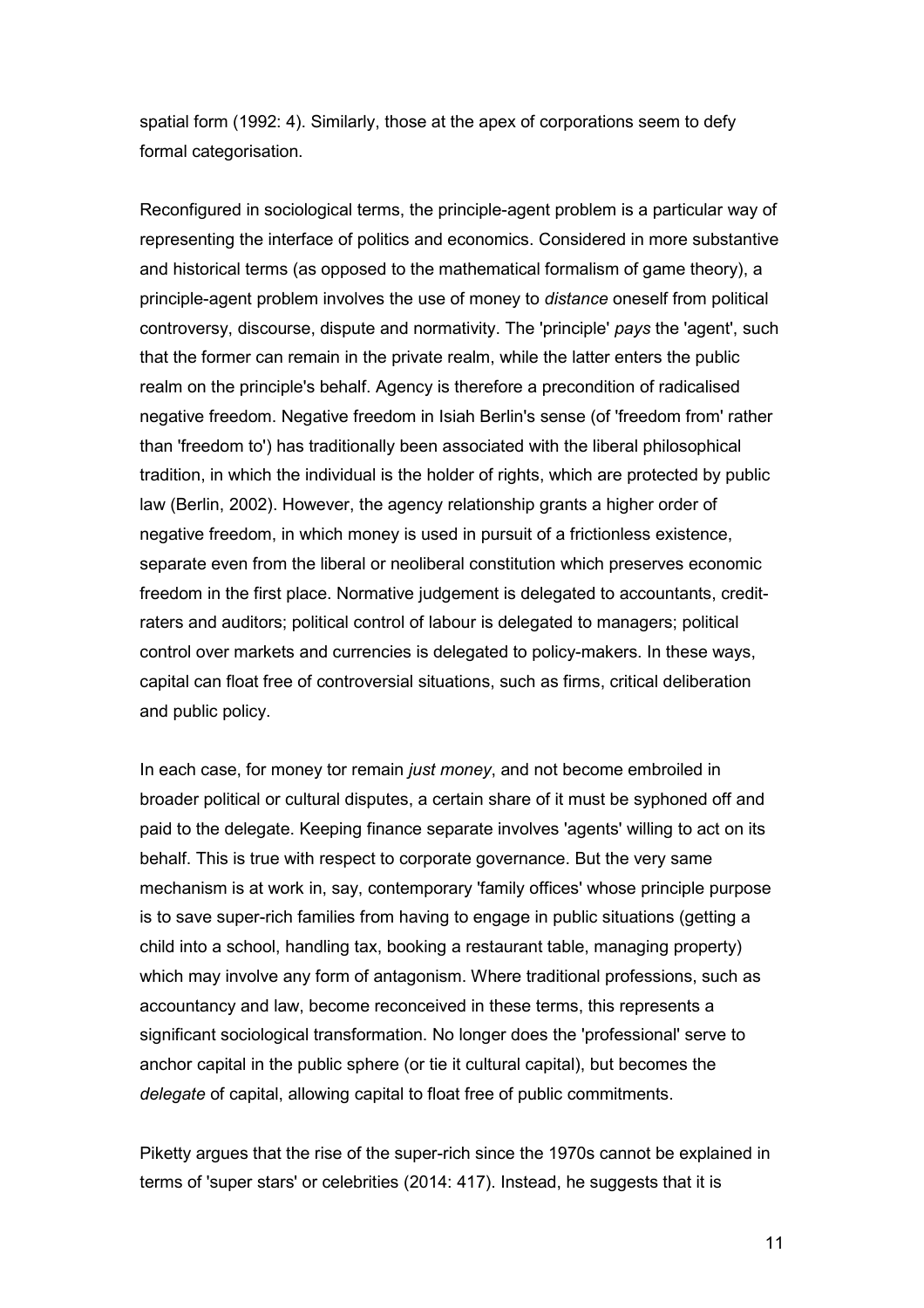explicable in terms of incomes of senior management, who are able to bargain endlessly upwards. One reason why higher marginal tax rates are deemed beneficial, cited by both Piketty and Dorling, is that they make this behavior less attractive, diverting time and competitive instincts elsewhere (such as the building of better companies). Incomes amongst executives are now so high, that income inequality is being converted directly into wealth inequality (i.e. surplus income is being turned into capital, to be passed onto children), whereas until the 1980s, inequalities in income and capital were divergent.

Piketty's argument clearly reflects something about the financialisation of corporations (and the rise of shareholder value) since the 1970s. And yet it doesn't reflect on the specific ways in which executives have come to view themselves as the delegates of the financial markets. Boyer argues, for instance, that a symptom of financialisation is that the self-understanding of CEOs shifts from that of 'most senior wage-earner' to 'in-house representative of finance' (Boyer, 2000). Equally, how does this relate to the vast salaries and bonuses paid to, say, hedge fund managers, corporate lawyers, partners in Big Four accounting firms, star traders in investment banks, and so on. Just before the financial crisis struck, the number of bankers and traders in London earning over £1m a year was five times higher than the number of CEOs earning that amount (Savage & Williams, 2008). Work by CRESC suggests that financial 'intermediaries' make up a far greater share of the super-rich than senior management (Folkman et al, 2007; Erturk et al, 2007).

So who is to be the central focus of sociological investigation into the super-rich - the corporate executive or the financial intermediary? Of course it must be both. Much more than that, it must include the various other intermediaries that act as 'agents' of capital, in its various guises. Corporate governance might be the exemplary principleagent problem, but delegation and intermediation extends well beyond the relationship between shareholder and executive. 'Ownership' of financial capital is itself spread through lengthy chains of intermediation, providing countless opportunities for what CRESC term 'value skimming' and 'value surfing' (Erturk et al, 2007). Some forms of agency need to be considered as modes of cultural representation, rather than political. The agents who are discursively equipped to represent profits as zero, to render them untaxable; those who represent elite urban spaces in ways which reinforce their asset values; those who mediate between capital and elite restaurants, schools and art. Just as capital can employ political delegates to deal with hierachies, controversies and public disputes, it can employ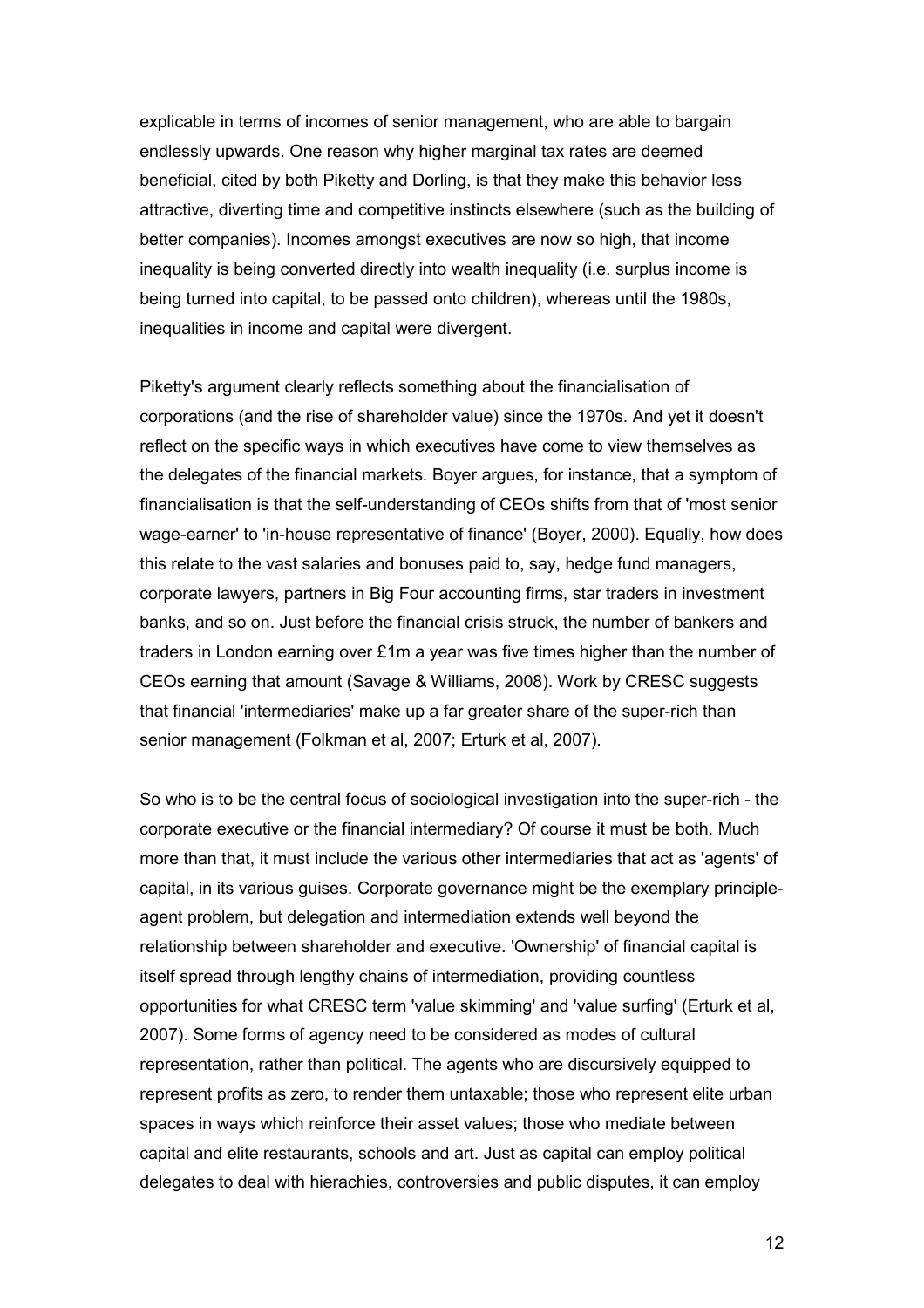cultural delegates to circumvent the friction of discovering or reproducing symbolic value. The capacity to control the public language of finance is arguably one of the main way in which dominant financial institutions currently resist reform or political intervention (Haldane et al, 2012; Davies, 2014a; Chang, 2014).

#### **Beyond neoliberalism**

Classical theories and critiques of liberalism have stressed that it is a political vision founded on *separation* of institutional spheres, in a public sense. Polanyi's critique of liberal political economy is that it imagines a separation between state and 'free market', which conceals the political relations that produce the latter (Polanyi, 1957). One way of understanding neoliberalism is in terms of its refusal of such rhetorics and techniques of separation. All action is fundamentally economic action, from a neoliberal perspective, therefore state and society need to be constantly audited using techniques borrowed from the market such as cost-benefit analysis, 'return on social investment' and competitiveness evaluation.

Yet neoliberalism's central paradox is that it remains a public, political project: an effort to reinvent the state using techniques and theories which have no concept of public, authority or sovereignty (Davies, 2014b). Harvey details the various authoritarian, punitive, regulatory and modernising activities that the neoliberal state has engaged in since the 1970s, to ensure that the balance of political power is tipped in favour and against labour (Harvey, 2005). This produces the contradiction between the rhetoric of 'freedom' and the practice of authoritarianism. Today, the neoliberal project continues to advance in some manifestly public, political ways, via corporate lobbying, discourses of the 'global race', continued dismantling of the welfare state and so on. But while the super-rich may benefit from such political agendas, it is questionable how active they are in supporting them.

My reason for suggesting we focus on 'agency' (in the sense of principle-agent problem) is that this provides the template for exploring a different, micro-scale way in which the 'political' and the 'economic' become separated, in a way that the concept of 'neoliberalism' won't capture. As I've argued here, agency allows money to remain in its teleological vacuum, as pure possibility. It exploits the capacity of money to "obey us without reservation" (Simmel, 2004: 325). It is through operating via agents that the super-rich are able to *avoid* developing a public or political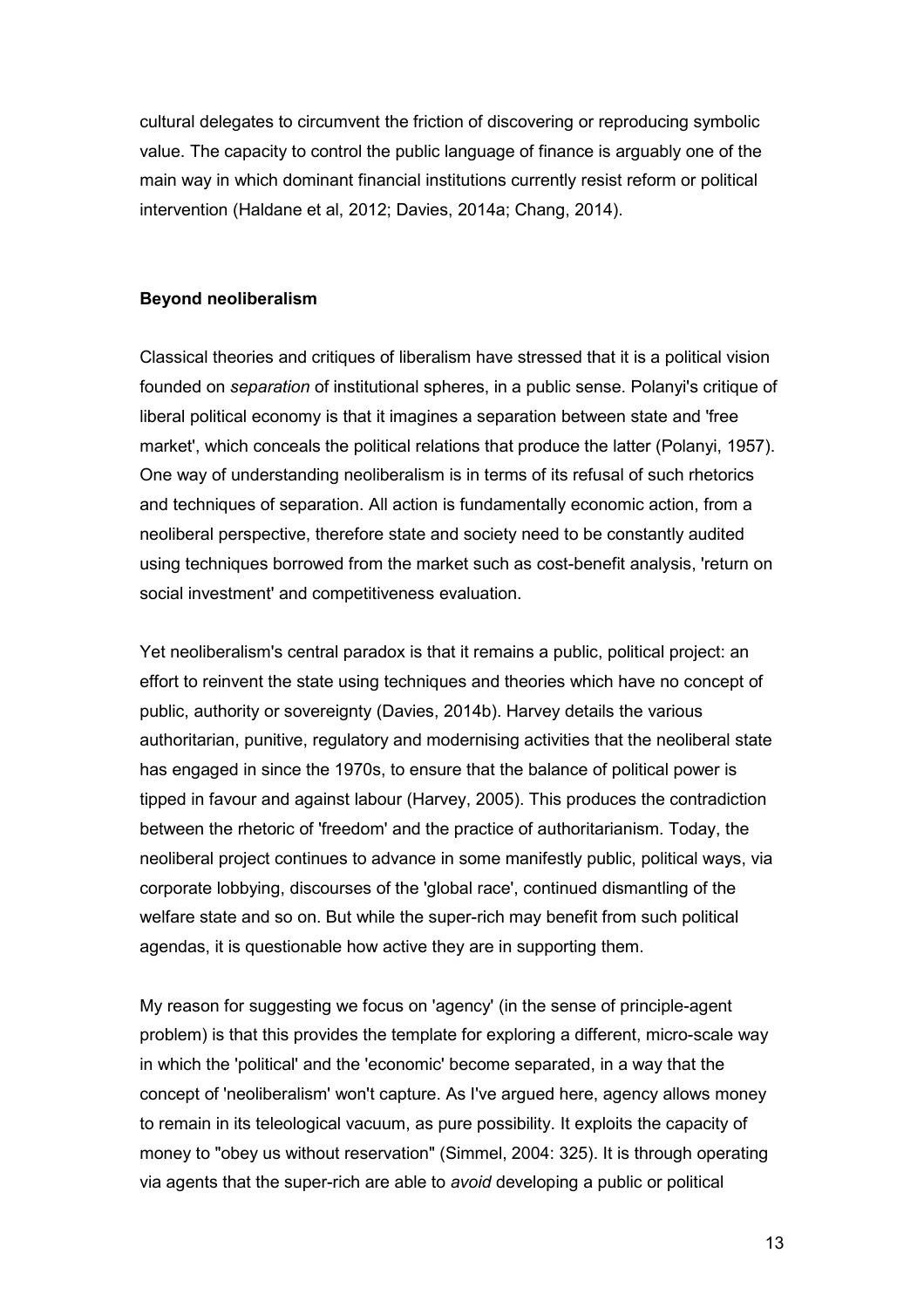identity, and money can retain its abstract and liquid character. In a sense, it is thanks to agents that the super-rich can happily *avoid* becoming a class-for-itself, just as it is thanks to agents that finance can avoid becoming anchored in any form of productive infrastructure.

This is not necessarily to contradict accounts of neoliberalism as a class-based project such as Harvey's, but simply to specify the limits of Marxist and institutionalist accounts of the neoliberal state for understanding the super-rich. As a conscious, class-based project, neoliberalism required considerable solidarity and reflexive selfunderstanding on the part of capitalists and ideologues themselves, through think tanks, lobbying bodies, political parties, philanthropic networks. As Streeck argues, what was unexpected about the neoliberal counter-revolution of the 1970s was that capital had the capacity to mobilise in a class-based fashion (Streeck, 2014). Corporations and capital owners discovered a common political agenda, which they pursued with a solidarity traditionally associated with labour and the Left.

The super-rich may benefit from the politics of neoliberalism. But as private individuals, relying on money for the maximisation of their security, their access to elite spaces, their engagement with culture, their shared political agenda is not an explicit or express one. They may belong to a class-in-itself, but arguably it is not a class-for-itself. In the political conflicts between capital and labour, which the neoliberal state attempts to settle, the strategy of the super-rich is to become insulated from all conflict altogether. For Harvey, the enforcement of pro-capitalist public order is a key objective of the neoliberal state; the super-rich alternative is to retreat from such order, using private security and infrastructure. The principle-agent relation is an individualisation and privatisation of political interest, converting the use of symbolic and physical power into just another form of private contract.

In a simple case of this relationship, one party is the 'principle' and another is the 'agent'. For example, there is the individual shareholder who owns stock in a company, and the manager who runs the company to maximise dividends. Or there is the holder of some savings, and the private fund manager who looks after those savings. But in the messier reality of financialised capitalism, where there are chains of intermediaries and many activities within large banks which are unknown both to those banks' executives and to their shareholders, forms of delegation will be much more complex than this. The same individual or institution will be 'principle' in one set of relationships, and 'agent' in another. This is not one class contracting another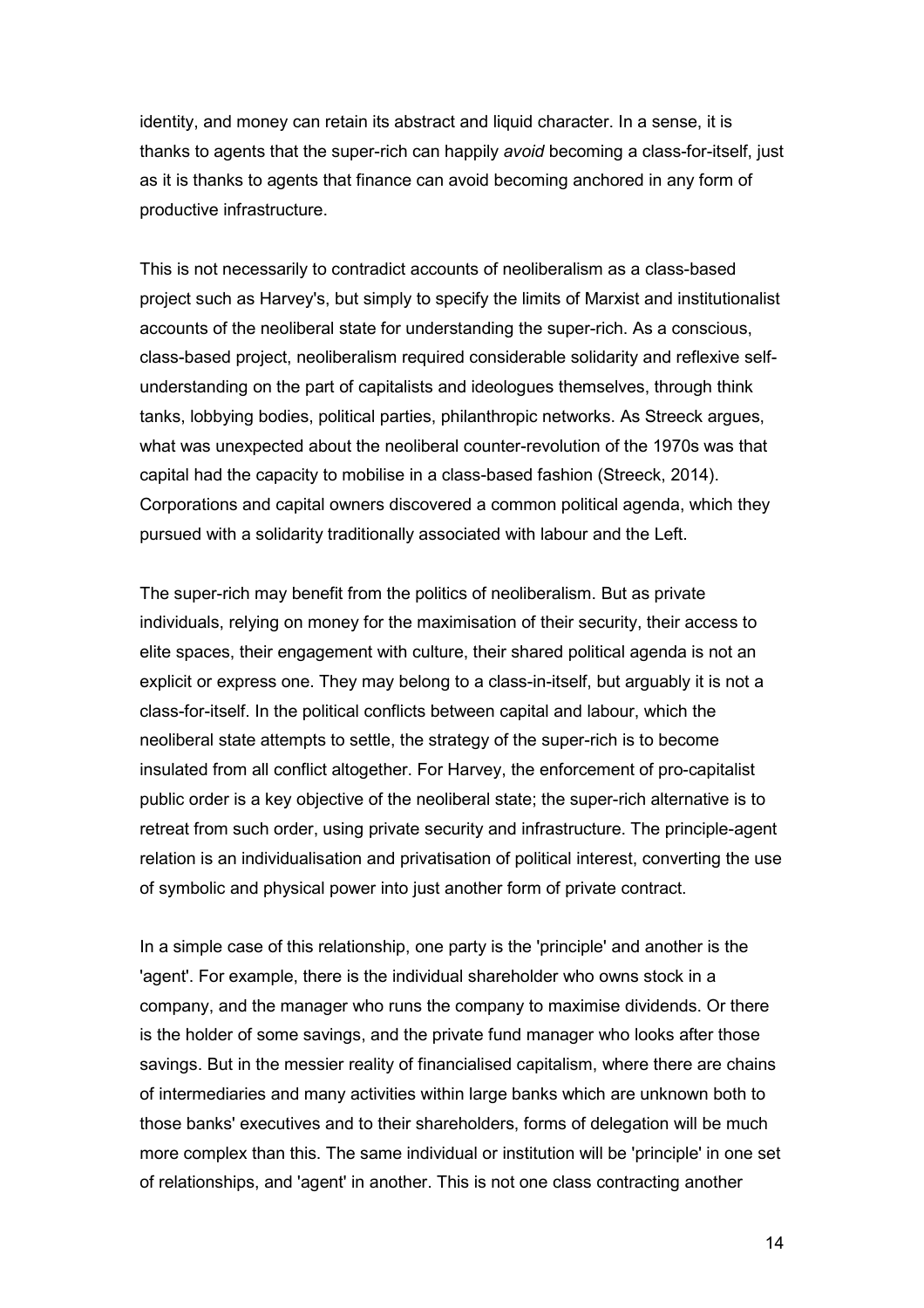class to act on its behalf. Rather these are webs of contract and negotiation, *between* the super-rich.

For those members of the traditional upper middle class who (as Dorling details) now find themselves excluded from economic growth, one of the easiest ways of entering the 1% or the 0.1% is not to seek out opportunities for exploitative relations, as Marx might have supposed. Rather it is to seek out new opportunities for mutuallyadvantageous service, contract and negotiation with the super-rich. Becoming an expert on high value property, moving into private money management, establishing a new school, specialising in ultra-high value interior decorating - these are activities which, in London, propel university graduates to levels of income and wealth that the traditional professions no longer can.

What this suggests is that super-rich studies need to recognise the importance of non-hierarchical, non-exploitative dyadic contractual relations, to the production and re-production of extreme wealth. The pairing of 'principle' and 'agent' is the critical relation and political-economic form. The critique of neoliberalism focuses often on how money pollutes politics and public life (e.g. Crouch, 2011). The critique of the super-rich might need to focus on the reverse, how wealth is kept entirely separate from politics and public life, through strategic acts of delegation, where the delegate is also a delegator.

In many situations, this may come to light as a form of apparent corruption or lowlevel fraud, as when professions such as accountancy become revealed as no less amenable to fee-chasing as anyone else, or CEOs are found to inflate their pay regardless of their performance. And yet, while these may attract ire on traditional liberal grounds (that the public is being harmed), these are entirely normal if viewed as principle-agent problems: unlike 'professionals', agents are assumed to be no less avaricious than the principles they contract with. Meanwhile, absenting capital from the evaluative public sphere is entirely the purpose of delegating power to agents. Part of what the contracted agent offers the principle is the ability to outsource moral accountability. Professional services firms command very large fees, in exchange for forms of moral under-writing - declaring that activities are transparent and trustworthy, sometimes when they are not. One of the capacities of money when combined with agents is to move blame around at high speed, through dense networks that are immune to public or political gaze. The greatest form of negative liberty is the freedom even from the consequences and truth of one's own actions. In

15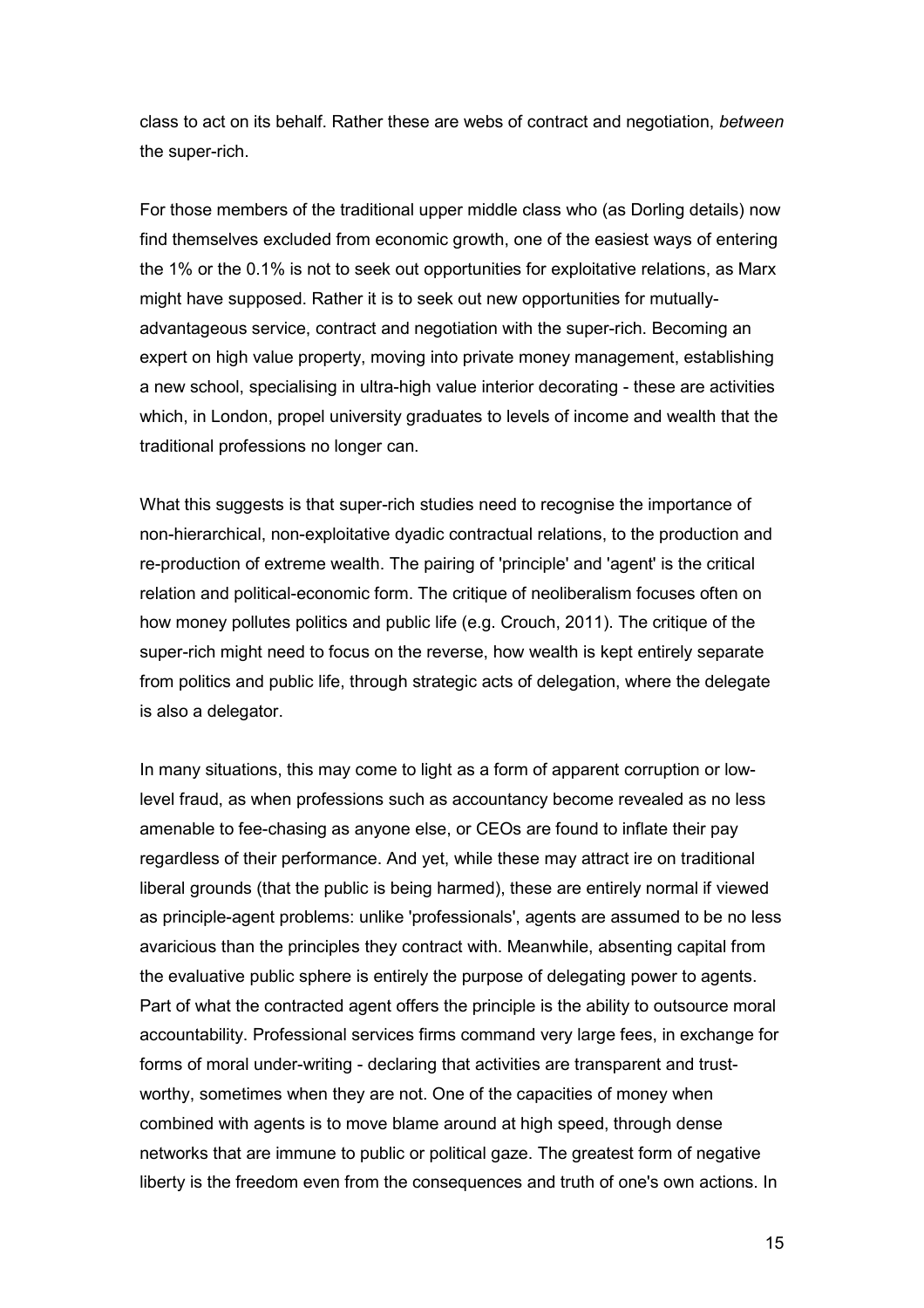that sense, agents offer the owner of money the most euphoric nihilistic ideal: to be free not only from moral judgement, but also from one's own conscience.

#### **Sociological challenges**

The reason for conceiving the higher reaches of capitalism in terms of 'principle agent problems' is not intended as a concession to the methdological individualism of game theory or economistic theories of governance, although there is a risk of reinforcing these. It is rather an attempt, as per the study of economics' 'performativity', to recognise that any social world is partly structured by the concepts and tools that are available to its inhabitants. Moreover, just as Simmel developed a sociology of money out of elements that were common to the marginalist economics of his time, perhaps we can develop a sociology of the super-rich by adopting elements of elites' own self-understanding.

Returning to the new challenges to sociology posed by Savage, studying relationships and contracts of agency has various advantages. Firstly, it allows us to take money seriously, without imposing a Weberian theory of power or a Marxian theory of class upon it. In this paper, I suggested, following Simmel, that to value money *as money* is to revel in a teleological vacuum, in which all future possibilities are kept open as much as possible. It is to live in a state of arbitrariness, where money can be experienced as perfect liquidity, without friction. As an affective, moral or psychological disposition, this is the opposite of debt and guilt (which, as is often remarked on, share the same German word, *Schuld*). Where debt/guilt involve inescapable forms of control and relationship to the past, the super-rich seek an extreme form of negative liberty that lacks all normative restraint and relationship only to the future.

But while a Simmelian approach to money may help to illuminate the liquid monetary fetishism of the super-rich, it is incomplete without some awareness of the institutions and relations which insulate this fantasy from public politics and culture. This would include the technological infrastructure (cables, data centres etc), while allows money to be *virtually* frictionless in its movements (MacKenzie, 2014). Then there are institutions which 'sell' national citizenship, supported by companies such as Henley and Partners (registered in Jersey, UK) which sell "citizenship solutions" to the super-rich (Milmo, 2014). Family offices, whose work includes removing all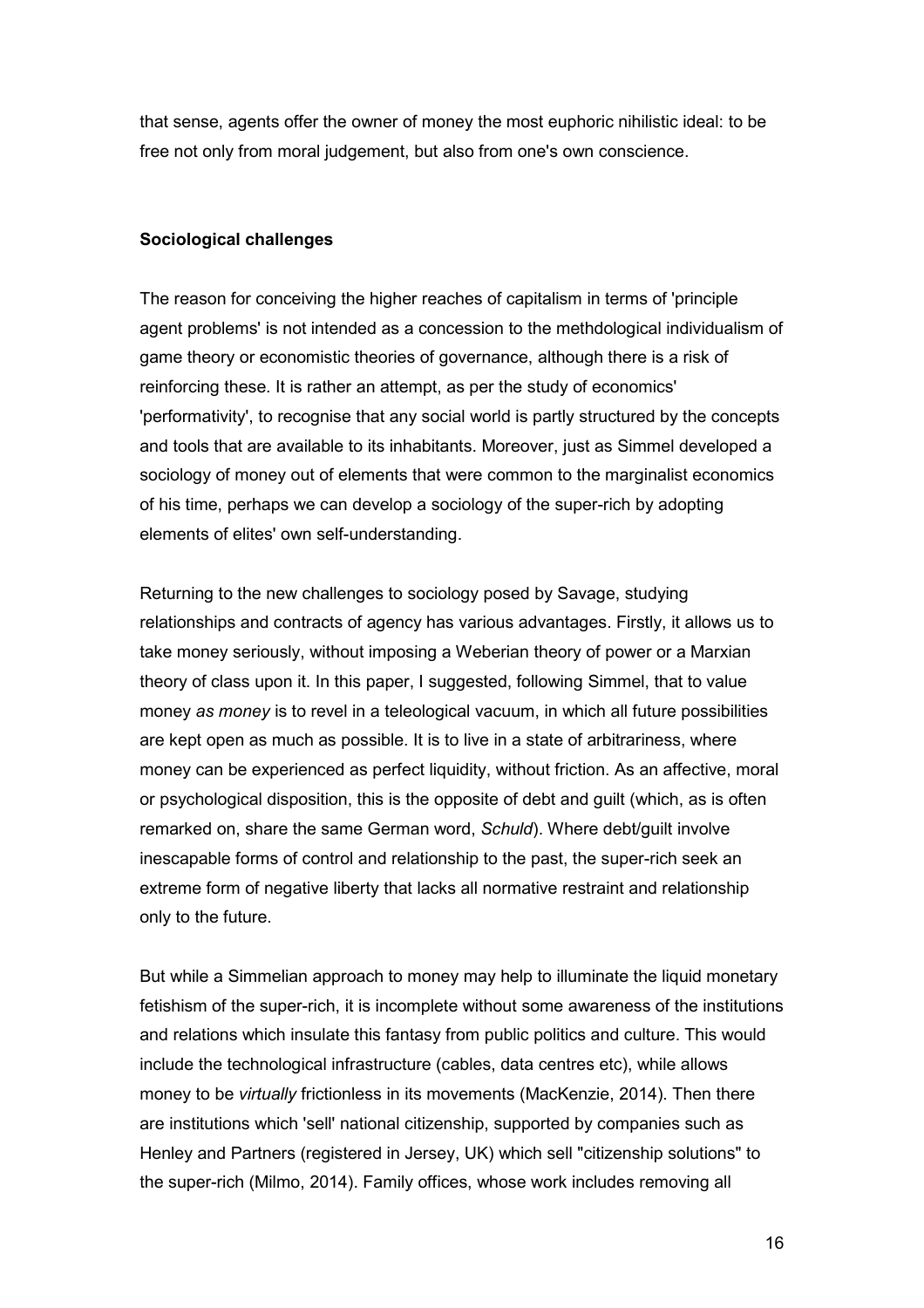inconveniences associated with the trans-national lifestyles of the super-rich, are another case worth exploring (Glucksberg, 2014). Other agency services - body guards, private tutors, private transport, specialist real estate agents, private telecommunications, specialist art dealers - all do important work in facilitating the micro-cosmic disembedding of super-rich elites from politics, public space and public culture.

Secondly, the approach I am advocating here follows Savage's suggestion that we describe first, then explain (tentatively) second. This is especially important given the severe methodological problems posed to sociologists by the super-rich, where interview access and survey data are very hard to come by. Agents, of various kinds, serve like the tips of icebergs: they do not reveal what is below the surface, but they do at least confirm where the rest of the iceberg is located. Burrows has shown that agents can even be used as sources of quantitative data, if viewed inventively: Knight Frank estate agents, who broker a lot of very high value real estate in London, also serve as a source of data on where ultra-high-worth properties are located geographically (Burrows, 2013).

Finally, there are a couple of other challenges posed by Savage. One is to correctly name or identify this 'class'. My argument would suggest that we should avoid the term 'class', at least in any Marxian sense of a socio-economic group which sits in relation to another group. While Dorling gives plenty of worrying evidence that the '1%' is effectively exploiting the whole of the rest of society, it is difficult to conceive of this as a class relation. If the super-rich has a politics at all, perhaps it is to *avoid* becoming a class, precisely so as to avoid having any embedded relationship to public, state, society or productive economy.

The other challenge is how to account for the dynamics of openness and closure surrounding the super-rich. Clearly there are elements of competition involved here, and there are successful entrepreneurs and celebrities within this stratum. But by stressing the role of agency, we can understand this as neither an open competition, nor a closed aristocracy. Mills notes how corporations behave in a competitive-yetmonopolistic fashion, neither quite in the market, nor outside it either. This is the essence of strategy, to position oneself in a competitive game where one is immune to competition. It is this that agents offer: a degree of closure from the competitive market, although still a form of closure that is available to buy.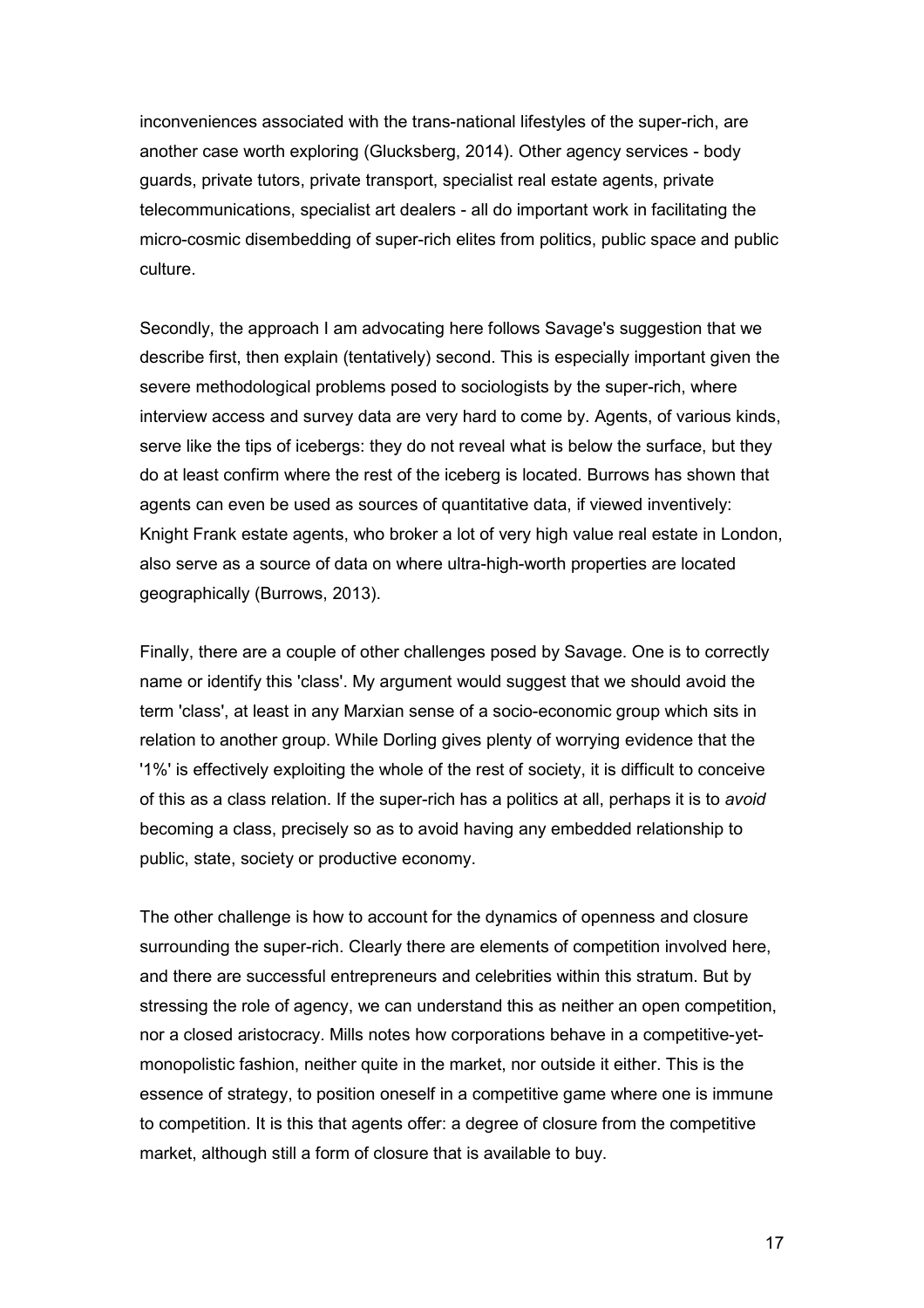#### **ENDNOTES**

Abbott, A. D. (1988). *The System of Professions: An Essay on the Division of Expert Labor*. Chicago: University of Chicago Press.

Berlin, I. (2002). *Liberty*. Oxford: Oxford University Press

- Blythe, M. (2012). *Austerity: The History of a Dangerous Idea*. Oxford University Press
- Boltanski, L., & Thévenot, L. (2006). *On Justification: Economies of Worth*. Princeton: Princeton University Press.
- Bowman, A. et al (2013) Business Elites and Undemocracy in Britain. CRESC Working Paper No. 125
- Boyer, R. (2000). ' Is a Finance-led growth regime a viable alternative to Fordism? A preliminary analysis', *Economy & Society*, 29: 1, 111-145
- Burrows, R. (2013). 'The New Gilded Ghettoes', *Discover Society*, Issue 3, http://www.discoversociety.org/2013/12/03/the-new-gilded-ghettos-thegeodemographics-of-the-super-rich/ retrieved April 2015

Callon, M. (ed.) (1998) *The Laws of the Markets*. Oxford: Blackwell.

- Chandler, A. (1977) *The Visible Hand: The Managerial Revolution in American Business*. Cambridge, Mass: Harvard University Press.
- Crouch, C. (2011). *The Strange Non-Death of Neoliberalism*. Cambridge: Polity.
- Dardot, P. & Laval, C. (2014). *The New Way of the World: On Neoliberal Society*. London: Verso
- Davies, W. (2014a). The Tyranny of Intermediaries: Who writes the rules of our modern capitalism? *Juncture*. http://www.ippr.org/juncture/thetyranny-of-intermediaries-who-writes-the-rules-of-our-modern-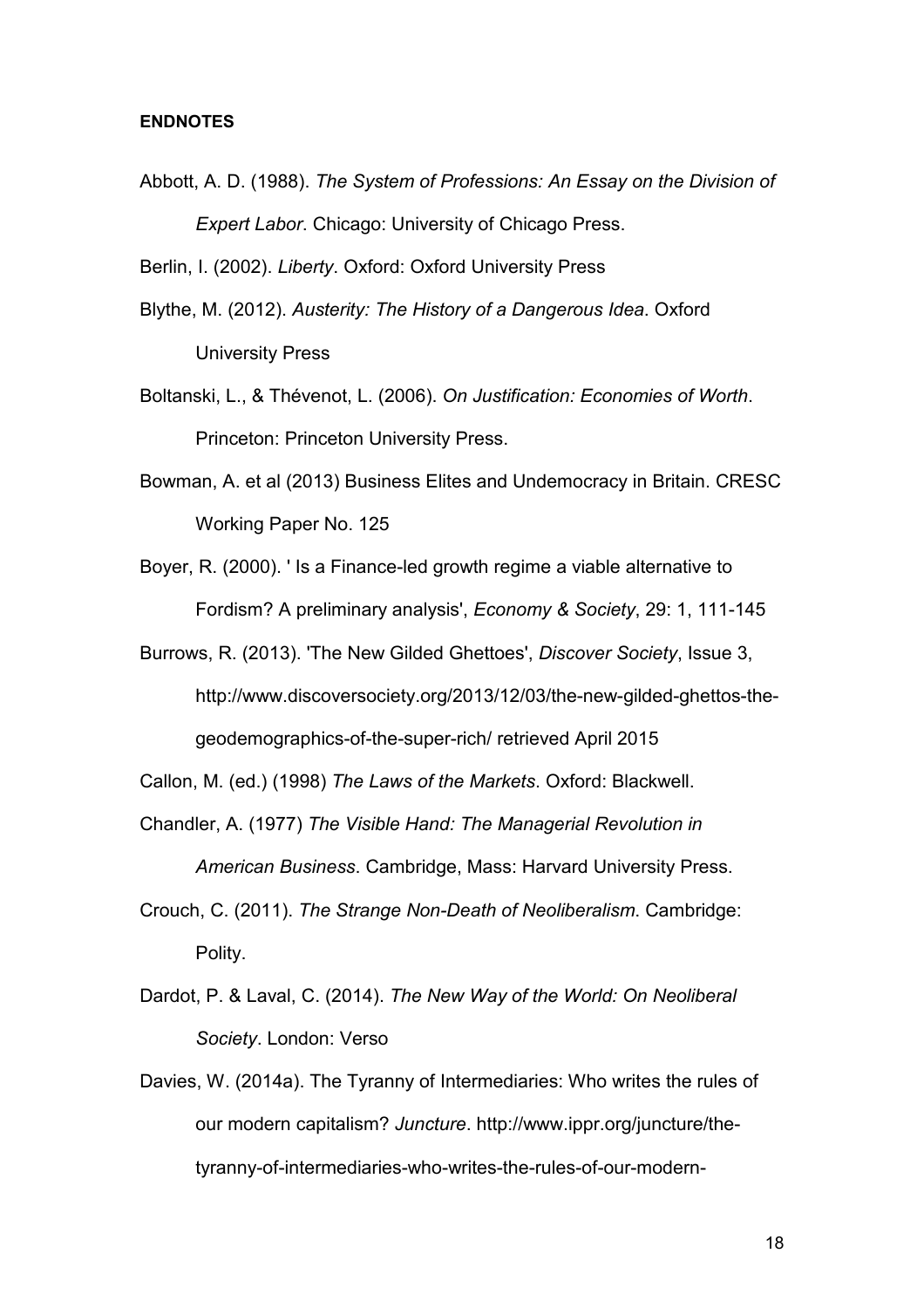capitalism

Davies, W. (2014b). *The Limits of Neoliberalism: Authority, Sovereignty and the Logic of Competition*. SAGE.

Deleuze, G. (1992). Postscript on the societies of control. *October*, *59*, 3–7.

Dorling, D. (2014). *Inequality and the 1%*. Verso Books.

- Erturk, I., Froud, J., Johal, S., Leaver, A., & Williams, K. (2007). Against agency: a positional critique. *Economy and Society*, *36*(1), 51–77.
- Froud, J. (2006). *Financialization and Strategy: Narrative and Numbers*. London: Routledge.

Glucksberg, L. (2014). 'On the Frontline: Family Offices and the lives of the super-rich'. *Discover Society*, Issue 15. http://www.discoversociety.org/2014/12/01/on-the-frontline-familyoffices-and-the-lives-of-the-super-rich/ retrieved April 2015

Haldane, A. (2012). Towards a Common Financial Language. http://www.bankofengland.co.uk/publications/Pages/news/2012/029.as px

Hayek, F. A. von. (1944). *The Road to Serfdom*. pp. viii. 184. G. Routledge & Sons: London.

Hirschman, A. O. (1970). *Exit, Voice, and Loyalty: Responses to Decline in Firms, Organizations, and States*. Harvard University Press.

Khurana, R. (2007). *From Higher Aims to Hired Hands: The Social Transformation of American Business Schools and the Unfulfilled Promise of Management as a Profession*. Princeton, N.J: Princeton University Press.

Kunkel, B. (2014). 'Paupers and Richlings', *London Review of Books*, 36: 3.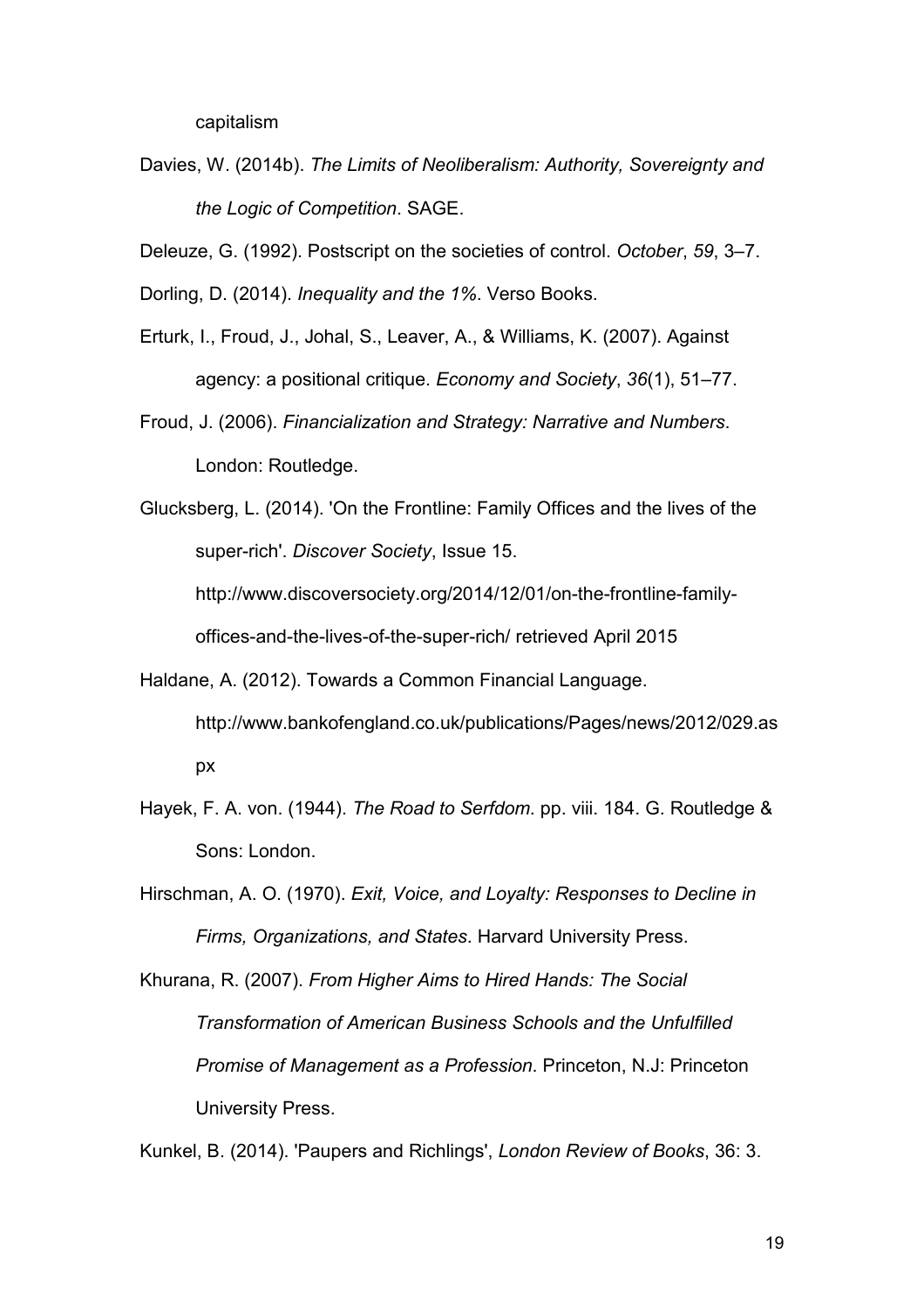Lapavitsas, C. (2013). *Profiting Without Producing: How Finance Exploits Us All*. London: Verso.

- Lazonick, W., & O'Sullivan, M. (2000). Maximizing shareholder value: a new ideology for corporate governance. *Economy and Society*, *29*(1), 13– 35.
- MacKenzie, D. (2014). 'Be Grateful for Drizzle', *London Review of Books*, 36: 17
- MacKenzie, D. A. et al (eds.) (2007). *Do Economists Make Markets?* Princeton, NJ: Princeton University Press

Mills, C. W. (1999). *The Power Elite*. Oxford: Oxford University Press.

- Milmo, C. (2014). 'Passports for Profit: British company to make 'disgusting amounts of money' from controversial EU Passport sale', The Independent, 30th January 2014
- Mirowski, P. (2009). Postscript. in Mirowski & Plehwe (2009). *The Road from Mont Pèlerin: The Making of the Neoliberal Thought Collective*. Cambridge, Mass: Harvard University Press.
- Mirowski, P. (2013). *Never Let a Serious Crisis Go to Waste: How Neoliberalism Survived the Financial Meltdown*. London: Verso Books.
- Mizruchi, M. S. (2013). *The Fracturing of the American Corporate Elite*. Cambridge, Mass: Harvard University Press.
- Peck, J. (2010). *Constructions of Neoliberal Reason*. Oxford: Oxford University Press.
- Perkin, H. (2003). *The Rise of Professional Society: England Since 1880*. London: Routledge.

Piketty, T. (2014). *Capital in the Twenty-First Century*. Cambridge, Mass: